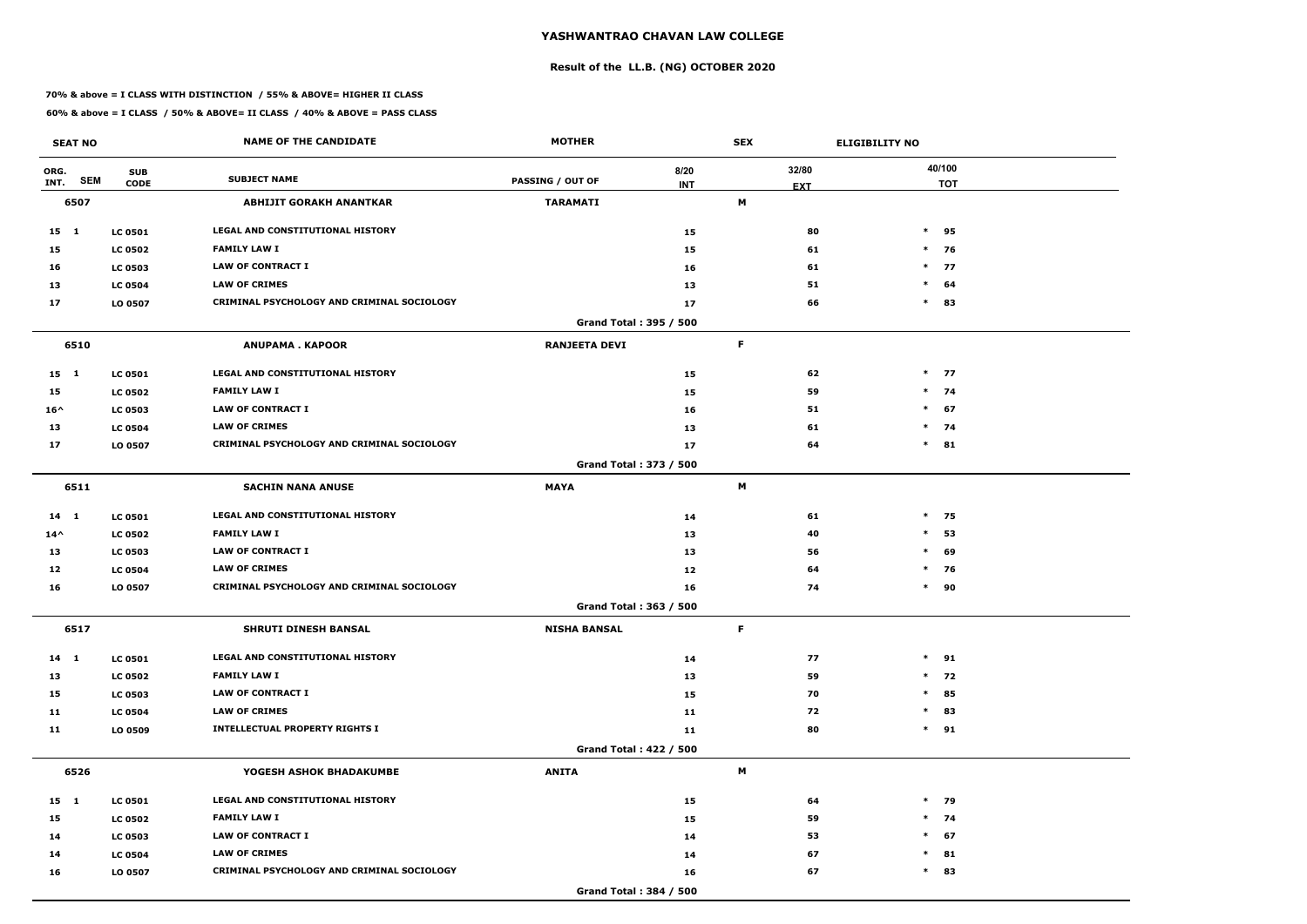# **Result of the LL.B. (NG) OCTOBER 2020**

### **70% & above = I CLASS WITH DISTINCTION / 55% & ABOVE= HIGHER II CLASS**

| <b>SEAT NO</b>             |                           | <b>NAME OF THE CANDIDATE</b>                      | <b>MOTHER</b>           |                        | <b>SEX</b> |                     | <b>ELIGIBILITY NO</b> |
|----------------------------|---------------------------|---------------------------------------------------|-------------------------|------------------------|------------|---------------------|-----------------------|
| ORG.<br><b>SEM</b><br>INT. | <b>SUB</b><br><b>CODE</b> | <b>SUBJECT NAME</b>                               | <b>PASSING / OUT OF</b> | 8/20<br><b>INT</b>     |            | 32/80<br><b>EXT</b> | 40/100<br><b>TOT</b>  |
| 6541                       |                           | <b>RUCHIKA BHARAT BIBWE</b>                       | <b>KAVITA</b>           |                        | F          |                     |                       |
| $14$ 1                     | <b>LC 0501</b>            | LEGAL AND CONSTITUTIONAL HISTORY                  |                         | 14                     |            | 51                  | $\ast$<br>65          |
| 15                         | <b>LC 0502</b>            | <b>FAMILY LAW I</b>                               |                         | 15                     |            | 54                  | $\ast$<br>69          |
| $16^{\wedge}$              | <b>LC 0503</b>            | <b>LAW OF CONTRACT I</b>                          |                         | 14                     |            | 45                  | $\ast$<br>59          |
| 15                         | <b>LC 0504</b>            | <b>LAW OF CRIMES</b>                              |                         | 15                     |            | 51                  | $\ast$<br>66          |
| 17                         | LO 0507                   | <b>CRIMINAL PSYCHOLOGY AND CRIMINAL SOCIOLOGY</b> |                         | 17                     |            | 74                  | $\ast$<br>91          |
|                            |                           |                                                   |                         | Grand Total: 350 / 500 |            |                     |                       |
| 6554                       |                           | PURVA RAJENDRA CHOPADA                            | <b>VARSHA</b>           |                        | F          |                     |                       |
| 13 1                       | <b>LC 0501</b>            | LEGAL AND CONSTITUTIONAL HISTORY                  |                         | 13                     |            | 66                  | $*$ 79                |
| 13                         | <b>LC 0502</b>            | <b>FAMILY LAW I</b>                               |                         | 13                     |            | 77                  | $\ast$<br>90          |
| 14                         | <b>LC 0503</b>            | <b>LAW OF CONTRACT I</b>                          |                         | 14                     |            | 80                  | $\ast$<br>94          |
| 12                         | <b>LC 0504</b>            | <b>LAW OF CRIMES</b>                              |                         | 12                     |            | 75                  | 87<br>$\ast$          |
| 11                         | LO 0509                   | <b>INTELLECTUAL PROPERTY RIGHTS I</b>             |                         | 11                     |            | 75                  | $\ast$<br>86          |
|                            |                           |                                                   |                         | Grand Total: 436 / 500 |            |                     |                       |
| 6558                       |                           | LAKHAN RAJENDRA DARADE                            | <b>SAVITA</b>           |                        | M          |                     |                       |
| $13 \quad 1$               | <b>LC 0501</b>            | <b>LEGAL AND CONSTITUTIONAL HISTORY</b>           |                         | 13                     |            | 64                  | $*$ 77                |
| 13                         | <b>LC 0502</b>            | <b>FAMILY LAW I</b>                               |                         | 13                     |            | 61                  | $*$ 74                |
| 13                         | <b>LC 0503</b>            | <b>LAW OF CONTRACT I</b>                          |                         | 13                     |            | 56                  | $\ast$<br>69          |
| 11                         | <b>LC 0504</b>            | <b>LAW OF CRIMES</b>                              |                         | 11                     |            | 42                  | $\ast$<br>53          |
| 16                         | LO 0507                   | CRIMINAL PSYCHOLOGY AND CRIMINAL SOCIOLOGY        |                         | 16                     |            | 64                  | $\ast$<br>80          |
|                            |                           |                                                   |                         | Grand Total: 353 / 500 |            |                     |                       |
| 6561                       |                           | <b>TEJAS PRAKASH DESAI</b>                        | <b>POONAM</b>           |                        | M          |                     |                       |
| $14 \quad 1$               | <b>LC 0501</b>            | LEGAL AND CONSTITUTIONAL HISTORY                  |                         | 14                     |            | 51                  | $\ast$<br>65          |
| 15                         | <b>LC 0502</b>            | <b>FAMILY LAW I</b>                               |                         | 15                     |            | 72                  | 87<br>$\ast$          |
| 14                         | <b>LC 0503</b>            | LAW OF CONTRACT I                                 |                         | 14                     |            | 58                  | $*$ 72                |
| 13                         | <b>LC 0504</b>            | <b>LAW OF CRIMES</b>                              |                         | 13                     |            | 77                  | 90<br>$\ast$          |
| 16                         | LO 0507                   | CRIMINAL PSYCHOLOGY AND CRIMINAL SOCIOLOGY        |                         | 16                     |            | 74                  | 90<br>$\ast$          |
|                            |                           |                                                   |                         | Grand Total: 404 / 500 |            |                     |                       |
| 6562                       |                           | PRATHAMESH PRATAPRAO DESHMUKH                     | VIJAYA                  |                        | M          |                     |                       |
| $11 \quad 1$               | <b>LC 0501</b>            | LEGAL AND CONSTITUTIONAL HISTORY                  |                         | 11                     |            | 56                  | $\ast$<br>67          |
| 8                          | <b>LC 0502</b>            | <b>FAMILY LAW I</b>                               |                         | 08                     |            | 51                  | 59<br>$\ast$          |
| 14                         | <b>LC 0503</b>            | LAW OF CONTRACT I                                 |                         | 14                     |            | 46                  | $\ast$<br>60          |
| 8                          | <b>LC 0504</b>            | <b>LAW OF CRIMES</b>                              |                         | 08                     |            | 29                  | 37<br>$\ast$          |
| AB                         | <b>LO 0505</b>            | <b>HEALTH AND FOOD LAW</b>                        |                         | AB                     |            | 21                  | $\ast$<br>21          |
|                            |                           |                                                   |                         | Grand Total: 244 / 500 |            |                     |                       |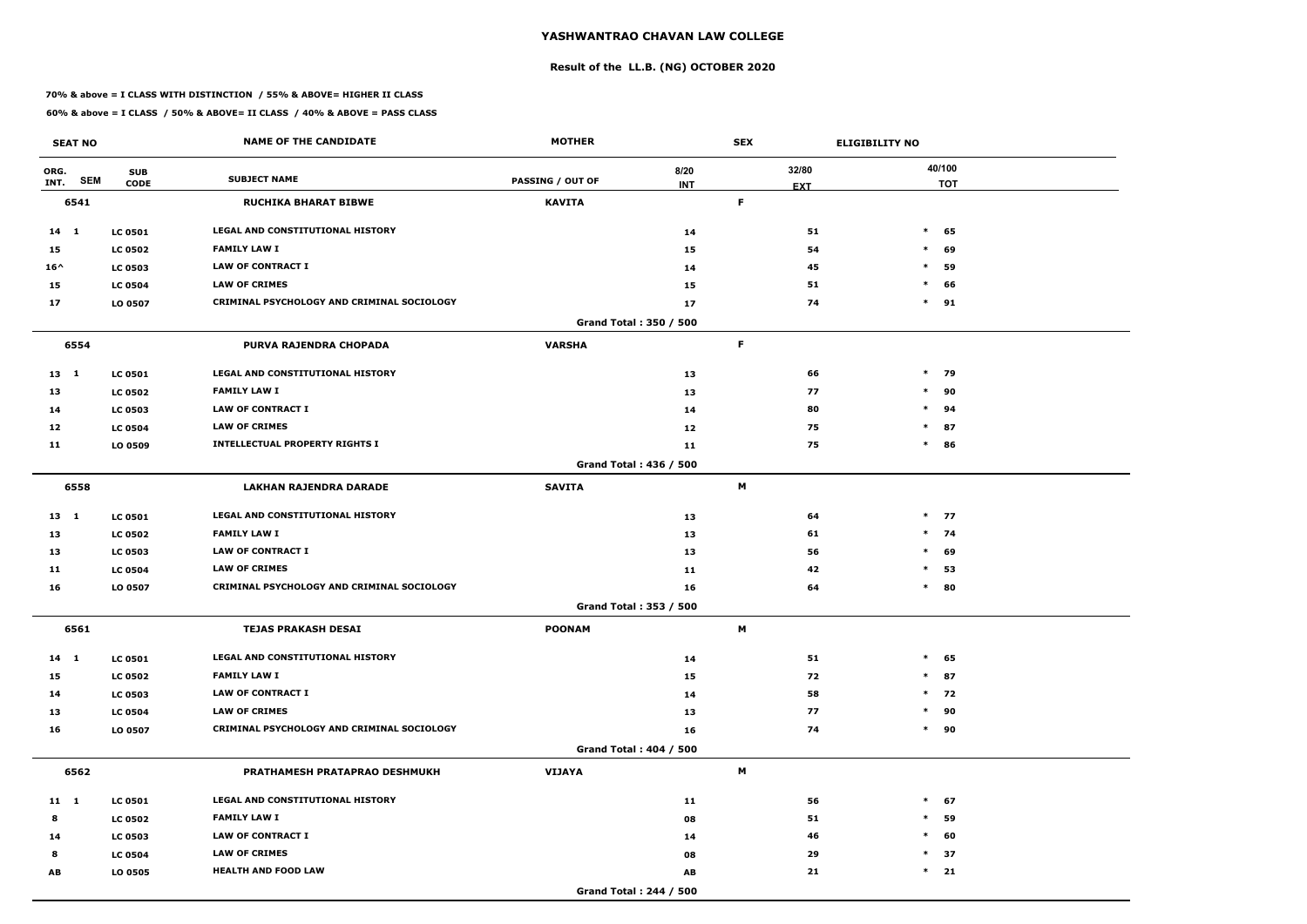# **Result of the LL.B. (NG) OCTOBER 2020**

### **70% & above = I CLASS WITH DISTINCTION / 55% & ABOVE= HIGHER II CLASS**

| <b>SEAT NO</b>             |                           | <b>NAME OF THE CANDIDATE</b>            | <b>MOTHER</b>                |                        | <b>SEX</b>                |                     | <b>ELIGIBILITY NO</b> |
|----------------------------|---------------------------|-----------------------------------------|------------------------------|------------------------|---------------------------|---------------------|-----------------------|
| ORG.<br><b>SEM</b><br>INT. | <b>SUB</b><br><b>CODE</b> | <b>SUBJECT NAME</b>                     | <b>PASSING / OUT OF</b>      | 8/20<br><b>INT</b>     |                           | 32/80<br><b>EXT</b> | 40/100<br><b>TOT</b>  |
| 6564                       |                           | <b>PRASAD GANPAT DESHPANDE</b>          | <b>PUSHPA</b>                |                        | M                         |                     |                       |
| $14^{\wedge} 1$            | <b>LC 0501</b>            | <b>LEGAL AND CONSTITUTIONAL HISTORY</b> |                              | 14                     |                           | 43                  | $\ast$<br>57          |
| $13^{\wedge}$              | <b>LC 0502</b>            | <b>FAMILY LAW I</b>                     |                              | 12                     |                           | 37                  | $\ast$<br>-49         |
| $13^{\wedge}$              | <b>LC 0503</b>            | <b>LAW OF CONTRACT I</b>                |                              | 12                     |                           | 35                  | $\ast$<br>47          |
| 11                         | <b>LC 0504</b>            | <b>LAW OF CRIMES</b>                    |                              | 11                     |                           | 37                  | $\ast$<br>48          |
| 13                         | LO 0506                   | <b>EQUITY AND TRUST LAW</b>             |                              | 13                     |                           | 50                  | $\ast$<br>63          |
|                            |                           |                                         |                              | Grand Total: 264 / 500 |                           |                     |                       |
| 6565                       |                           | PRASHANT MUKUND DESHPANDE               | <b>LATA MUKUND DESHPANDE</b> |                        | $\boldsymbol{\mathsf{M}}$ |                     |                       |
| $14 \quad 1$               | <b>LC 0501</b>            | LEGAL AND CONSTITUTIONAL HISTORY        |                              | 14                     |                           | 58                  | $*$ 72                |
| 14                         | <b>LC 0502</b>            | <b>FAMILY LAW I</b>                     |                              | 14                     |                           | 75                  | $\ast$<br>89          |
| 16                         | <b>LC 0503</b>            | <b>LAW OF CONTRACT I</b>                |                              | 16                     |                           | 78                  | $\ast$<br>94          |
| 13                         | <b>LC 0504</b>            | <b>LAW OF CRIMES</b>                    |                              | 13                     |                           | 75                  | 88<br>$\ast$          |
| 12                         | LO 0509                   | <b>INTELLECTUAL PROPERTY RIGHTS I</b>   |                              | 12                     |                           | 75                  | $\ast$<br>87          |
|                            |                           |                                         |                              | Grand Total: 430 / 500 |                           |                     |                       |
| 6566                       |                           | <b>OMKAR NARAYAN DEVGIRIKAR</b>         | <b>NIRMALA</b>               |                        | M                         |                     |                       |
| $15^{\wedge} 1$            | <b>LC 0501</b>            | <b>LEGAL AND CONSTITUTIONAL HISTORY</b> |                              | 13                     |                           | 40                  | $\ast$<br>53          |
| 14                         | <b>LC 0502</b>            | <b>FAMILY LAW I</b>                     |                              | 14                     |                           | 46                  | $\ast$<br>60          |
| 13                         | <b>LC 0503</b>            | <b>LAW OF CONTRACT I</b>                |                              | 13                     |                           | 46                  | $\ast$<br>59          |
| 11                         | <b>LC 0504</b>            | <b>LAW OF CRIMES</b>                    |                              | 11                     |                           | 50                  | $\ast$<br>61          |
| 11                         | LO 0509                   | <b>INTELLECTUAL PROPERTY RIGHTS I</b>   |                              | 11                     |                           | 56                  | $\ast$<br>67          |
|                            |                           |                                         |                              | Grand Total: 300 / 500 |                           |                     |                       |
| 6567                       |                           | VISHAL GHANSHYAM DEVIKAR                | <b>VIMAL</b>                 |                        | M                         |                     |                       |
| $13 \quad 1$               | <b>LC 0501</b>            | LEGAL AND CONSTITUTIONAL HISTORY        |                              | 13                     |                           | 62                  | $*$ 75                |
| $13^{\wedge}$              | <b>LC 0502</b>            | <b>FAMILY LAW I</b>                     |                              | 12                     |                           | 35                  | $*$ 47                |
| 14                         | <b>LC 0503</b>            | LAW OF CONTRACT I                       |                              | 14                     |                           | 64                  | $*$ 78                |
| 11                         | <b>LC 0504</b>            | <b>LAW OF CRIMES</b>                    |                              | 11                     |                           | 64                  | $*$ 75                |
| 11                         | LO 0509                   | <b>INTELLECTUAL PROPERTY RIGHTS I</b>   |                              | 11                     |                           | 70                  | $*$ 81                |
|                            |                           |                                         |                              | Grand Total: 356 / 500 |                           |                     |                       |
| 6571                       |                           | <b>MONALI TUSHAR DHOKALE</b>            | <b>KAVITA</b>                |                        | $\mathsf F$               |                     |                       |
| $15^{\wedge}$ 1            | <b>LC 0501</b>            | LEGAL AND CONSTITUTIONAL HISTORY        |                              | 11                     |                           | 30                  | $*$ 41                |
| 14                         | <b>LC 0502</b>            | <b>FAMILY LAW I</b>                     |                              | 14                     |                           | 51                  | $\ast$<br>65          |
| 15                         | <b>LC 0503</b>            | LAW OF CONTRACT I                       |                              | 15                     |                           | 61                  | $*$ 76                |
| 13                         | <b>LC 0504</b>            | <b>LAW OF CRIMES</b>                    |                              | 13                     |                           | 64                  | $*$ 77                |
| 11                         | LO 0509                   | <b>INTELLECTUAL PROPERTY RIGHTS I</b>   |                              | 11                     |                           | 64                  | $*$ 75                |
|                            |                           |                                         |                              | Grand Total: 334 / 500 |                           |                     |                       |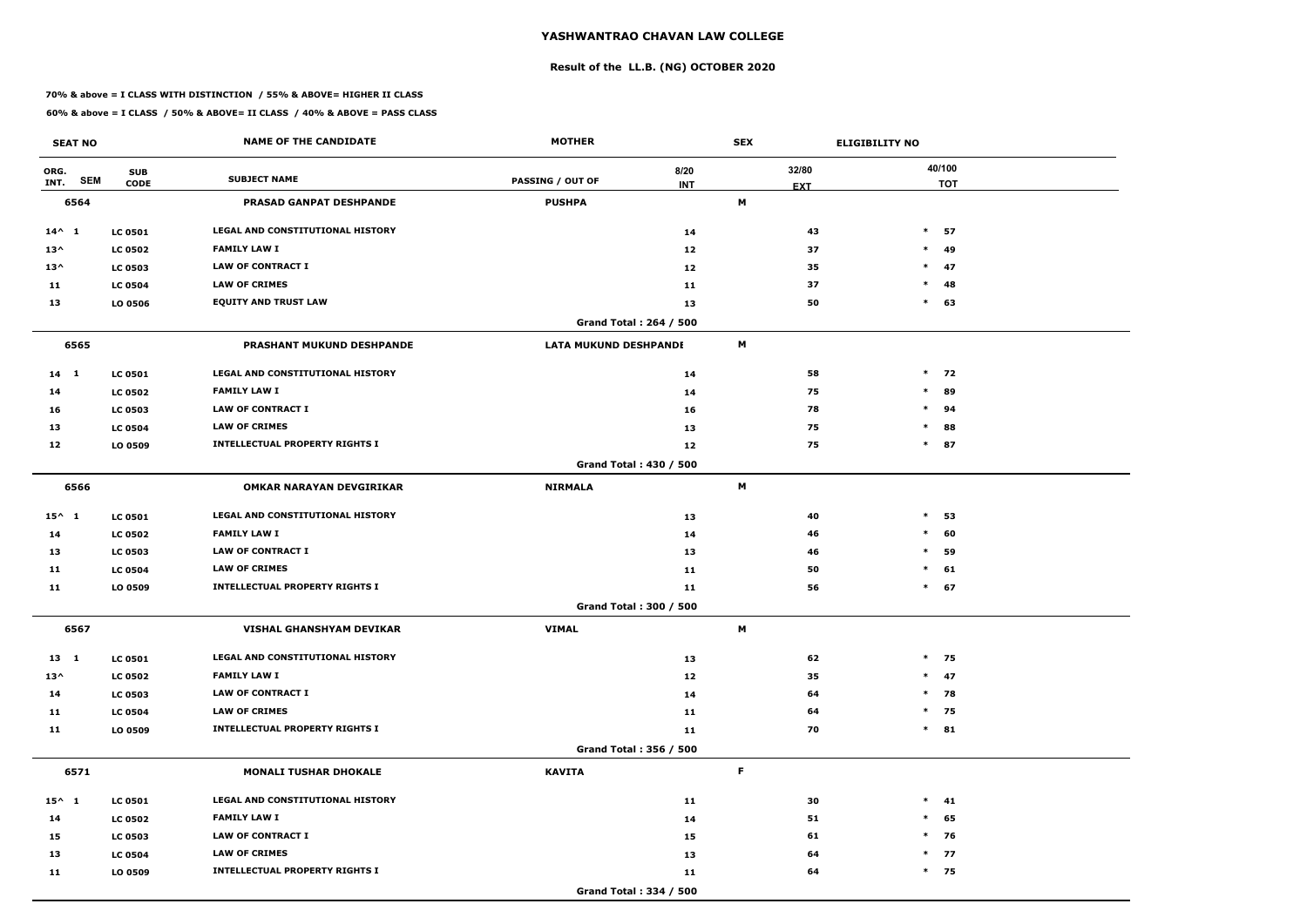# **Result of the LL.B. (NG) OCTOBER 2020**

### **70% & above = I CLASS WITH DISTINCTION / 55% & ABOVE= HIGHER II CLASS**

| <b>SEAT NO</b>             |                           | <b>NAME OF THE CANDIDATE</b>               | <b>MOTHER</b>                 |                    | <b>SEX</b>  |                     | <b>ELIGIBILITY NO</b> |
|----------------------------|---------------------------|--------------------------------------------|-------------------------------|--------------------|-------------|---------------------|-----------------------|
| ORG.<br><b>SEM</b><br>INT. | <b>SUB</b><br><b>CODE</b> | <b>SUBJECT NAME</b>                        | <b>PASSING / OUT OF</b>       | 8/20<br><b>INT</b> |             | 32/80<br><b>EXT</b> | 40/100<br><b>TOT</b>  |
| 6587                       |                           | <b>DHANANJAY ASHOK GALANDE</b>             | <b>NIRMALA</b>                |                    | M           |                     |                       |
| $14^{\wedge} 1$            | <b>LC 0501</b>            | LEGAL AND CONSTITUTIONAL HISTORY           |                               | 12                 |             | 34                  | $\ast$<br>46          |
| 13                         | <b>LC 0502</b>            | <b>FAMILY LAW I</b>                        |                               | 13                 |             | 42                  | $\ast$<br>55          |
| 14                         | <b>LC 0503</b>            | <b>LAW OF CONTRACT I</b>                   |                               | 14                 |             | 48                  | $\ast$<br>62          |
| 11                         | <b>LC 0504</b>            | <b>LAW OF CRIMES</b>                       |                               | 11                 |             | 46                  | $\ast$<br>57          |
| $15^{\wedge}$              | LO 0507                   | CRIMINAL PSYCHOLOGY AND CRIMINAL SOCIOLOGY |                               | 15                 |             | 48                  | $\ast$<br>63          |
|                            |                           |                                            | Grand Total: 283 / 500        |                    |             |                     |                       |
| 6590                       |                           | <b>VIREN SACHIN GHATGE</b>                 | <b>SNEHA SACHIN GHATGE</b>    |                    | M           |                     |                       |
| AB 1                       | <b>LC 0501</b>            | LEGAL AND CONSTITUTIONAL HISTORY           |                               | AB                 |             | 62                  | $\ast$<br>62          |
| 13                         | <b>LC 0502</b>            | <b>FAMILY LAW I</b>                        |                               | 13                 |             | 64                  | $\ast$<br>77          |
| AB                         | <b>LC 0503</b>            | <b>LAW OF CONTRACT I</b>                   |                               | AB                 |             | 66                  | $\ast$<br>66          |
| AB                         | <b>LC 0504</b>            | <b>LAW OF CRIMES</b>                       |                               | AB                 |             | 59                  | 59<br>$\ast$          |
| AB                         | LO 0507                   | CRIMINAL PSYCHOLOGY AND CRIMINAL SOCIOLOGY |                               | AB                 |             | 58                  | $\ast$<br>58          |
|                            |                           |                                            | Grand Total: 322 / 500        |                    |             |                     |                       |
| 6597                       |                           | <b>GANESH RAJENDRA GOSAVI</b>              | <b>MEENAKSHI</b>              |                    | M           |                     |                       |
| 14 1                       | <b>LC 0501</b>            | LEGAL AND CONSTITUTIONAL HISTORY           |                               | 14                 |             | 45                  | $\ast$<br>59          |
| $13^{\wedge}$              | <b>LC 0502</b>            | <b>FAMILY LAW I</b>                        |                               | 12                 |             | 35                  | $\ast$<br>47          |
| 16                         | <b>LC 0503</b>            | <b>LAW OF CONTRACT I</b>                   |                               | 16                 |             | 54                  | $*$ 70                |
| 11                         | <b>LC 0504</b>            | <b>LAW OF CRIMES</b>                       |                               | 11                 |             | 53                  | $\ast$<br>64          |
| 11                         | LO 0509                   | <b>INTELLECTUAL PROPERTY RIGHTS I</b>      |                               | 11                 |             | 62                  | $*$ 73                |
|                            |                           |                                            | <b>Grand Total: 313 / 500</b> |                    |             |                     |                       |
| 6598                       |                           | <b>SHUBHAM RAM GOTE</b>                    | <b>RAJAMATI RAM GOTE</b>      |                    | M           |                     |                       |
| $13 \quad 1$               | <b>LC 0501</b>            | LEGAL AND CONSTITUTIONAL HISTORY           |                               | 13                 |             | 67                  | $\ast$<br>80          |
| $15^{\wedge}$              | <b>LC 0502</b>            | <b>FAMILY LAW I</b>                        |                               | 13                 |             | 40                  | 53<br>$\ast$          |
| 16                         | <b>LC 0503</b>            | LAW OF CONTRACT I                          |                               | 16                 |             | 61                  | $*$ 77                |
| 14                         | <b>LC 0504</b>            | <b>LAW OF CRIMES</b>                       |                               | 14                 |             | 74                  | 88<br>$\ast$          |
| 13                         | LO 0506                   | <b>EQUITY AND TRUST LAW</b>                |                               | 13                 |             | 75                  | 88<br>$\ast$          |
|                            |                           |                                            | Grand Total: 386 / 500        |                    |             |                     |                       |
| 6602                       |                           | <b>SWATI SUJEET HIRASKAR</b>               | <b>GANGA</b>                  |                    | $\mathsf F$ |                     |                       |
| $14^{\wedge} 1$            | <b>LC 0501</b>            | LEGAL AND CONSTITUTIONAL HISTORY           |                               | 14                 |             | 42                  | $\ast$<br>56          |
| 15                         | <b>LC 0502</b>            | <b>FAMILY LAW I</b>                        |                               | 15                 |             | 53                  | $\ast$<br>68          |
| $16^{\wedge}$              | <b>LC 0503</b>            | LAW OF CONTRACT I                          |                               | 14                 |             | 45                  | $\ast$<br>59          |
| 14                         | <b>LC 0504</b>            | <b>LAW OF CRIMES</b>                       |                               | 14                 |             | 59                  | $*$ 73                |
| 11                         | LO 0509                   | <b>INTELLECTUAL PROPERTY RIGHTS I</b>      |                               | 11                 |             | 58                  | $\ast$<br>69          |
|                            |                           |                                            | Grand Total: 325 / 500        |                    |             |                     |                       |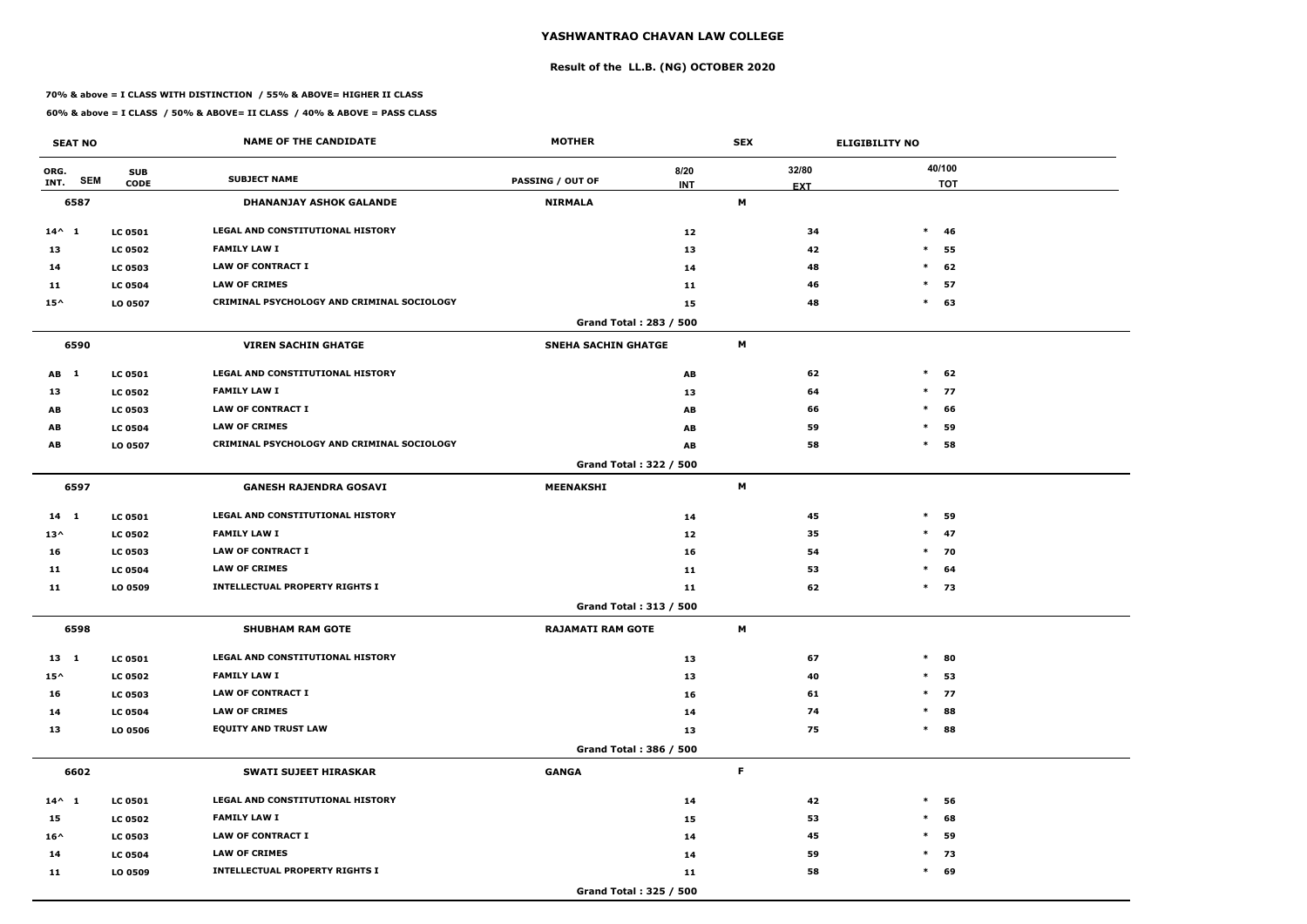# **Result of the LL.B. (NG) OCTOBER 2020**

### **70% & above = I CLASS WITH DISTINCTION / 55% & ABOVE= HIGHER II CLASS**

| <b>SEAT NO</b>     |                | <b>NAME OF THE CANDIDATE</b>               | <b>MOTHER</b>           |                        | <b>SEX</b> |            | <b>ELIGIBILITY NO</b> |
|--------------------|----------------|--------------------------------------------|-------------------------|------------------------|------------|------------|-----------------------|
| ORG.               | <b>SUB</b>     |                                            |                         | 8/20                   |            | 32/80      | 40/100                |
| <b>SEM</b><br>INT. | <b>CODE</b>    | <b>SUBJECT NAME</b>                        | <b>PASSING / OUT OF</b> | <b>INT</b>             |            | <b>EXT</b> | <b>TOT</b>            |
| 6606               |                | <b>DATTATRAY NANASO HOLKAR</b>             | <b>BABAI</b>            |                        | M          |            |                       |
| $14$ 1             | <b>LC 0501</b> | <b>LEGAL AND CONSTITUTIONAL HISTORY</b>    |                         | 14                     |            | 64         | $\ast$<br>78          |
| 13                 | <b>LC 0502</b> | <b>FAMILY LAW I</b>                        |                         | 13                     |            | 53         | $\ast$<br>66          |
| 13                 | <b>LC 0503</b> | <b>LAW OF CONTRACT I</b>                   |                         | 13                     |            | 50         | $\ast$<br>63          |
| 12                 | <b>LC 0504</b> | <b>LAW OF CRIMES</b>                       |                         | 12                     |            | 58         | $*$ 70                |
| AB                 | LO 0506        | <b>EQUITY AND TRUST LAW</b>                |                         | AB                     |            | 77         | $*$ 77                |
|                    |                |                                            |                         | Grand Total: 354 / 500 |            |            |                       |
| 6615               |                | <b>UTKARSH PRAVIN JADHAV</b>               | <b>NEELAM</b>           |                        | M          |            |                       |
| 13 1               | <b>LC 0501</b> | LEGAL AND CONSTITUTIONAL HISTORY           |                         | 13                     |            | 50         | $\ast$<br>63          |
| 13                 | <b>LC 0502</b> | <b>FAMILY LAW I</b>                        |                         | 13                     |            | 51         | $\ast$<br>64          |
| 13                 | <b>LC 0503</b> | <b>LAW OF CONTRACT I</b>                   |                         | 13                     |            | 46         | $\ast$<br>59          |
| 14                 | <b>LC 0504</b> | <b>LAW OF CRIMES</b>                       |                         | 14                     |            | 53         | 67<br>$\ast$          |
| 15                 | LO 0507        | CRIMINAL PSYCHOLOGY AND CRIMINAL SOCIOLOGY |                         | 15                     |            | 58         | $\ast$<br>73          |
|                    |                |                                            |                         | Grand Total: 326 / 500 |            |            |                       |
| 6635               |                | <b>SHARDA BHAGWAN KAMBLE</b>               | <b>GANGUBAI</b>         |                        | F          |            |                       |
| AB 1               | <b>LC 0501</b> | LEGAL AND CONSTITUTIONAL HISTORY           |                         | AB                     |            | 59         | $\ast$<br>59          |
| $15^{\wedge}$      | <b>LC 0502</b> | <b>FAMILY LAW I</b>                        |                         | 14                     |            | 43         | 57<br>$\ast$          |
| 14                 | <b>LC 0503</b> | <b>LAW OF CONTRACT I</b>                   |                         | 14                     |            | 51         | 65<br>$\ast$          |
| 12                 | <b>LC 0504</b> | <b>LAW OF CRIMES</b>                       |                         | 12                     |            | 53         | $\ast$<br>65          |
| 15                 | LO 0507        | CRIMINAL PSYCHOLOGY AND CRIMINAL SOCIOLOGY |                         | 15                     |            | 61         | $*$ 76                |
|                    |                |                                            |                         | Grand Total: 322 / 500 |            |            |                       |
| 6636               |                | SAMRUDDHI JAGANNATH KAMTHE                 | <b>DIPALI</b>           |                        | F.         |            |                       |
| $16^{\wedge}$ 1    | <b>LC 0501</b> | LEGAL AND CONSTITUTIONAL HISTORY           |                         | 15                     |            | 48         | $\ast$<br>63          |
| 14                 | <b>LC 0502</b> | <b>FAMILY LAW I</b>                        |                         | 14                     |            | 75         | 89<br>$\ast$          |
| 13                 | <b>LC 0503</b> | LAW OF CONTRACT I                          |                         | 13                     |            | 58         | $*$ 71                |
| 13                 | <b>LC 0504</b> | <b>LAW OF CRIMES</b>                       |                         | 13                     |            | 80         | 93<br>$\ast$          |
| 13                 | LO 0509        | <b>INTELLECTUAL PROPERTY RIGHTS I</b>      |                         | 13                     |            | 80         | $*$ 93                |
|                    |                |                                            |                         | Grand Total: 409 / 500 |            |            |                       |
| 6637               |                | <b>DINKAR BHAGWANTRAO KANADE</b>           | <b>TARABAI</b>          |                        | M          |            |                       |
| 13 1               | <b>LC 0501</b> | LEGAL AND CONSTITUTIONAL HISTORY           |                         | 13                     |            | 64         | $*$ 77                |
| 12                 | <b>LC 0502</b> | <b>FAMILY LAW I</b>                        |                         | 12                     |            | 72         | 84<br>$\ast$          |
| 15                 | <b>LC 0503</b> | LAW OF CONTRACT I                          |                         | 15                     |            | 53         | 68<br>$\ast$          |
| 11                 | <b>LC 0504</b> | <b>LAW OF CRIMES</b>                       |                         | 11                     |            | 67         | 78<br>$\ast$          |
| 9                  | LO 0509        | <b>INTELLECTUAL PROPERTY RIGHTS I</b>      |                         | 09                     |            | 61         | $*$ 70                |
|                    |                |                                            |                         | Grand Total: 377 / 500 |            |            |                       |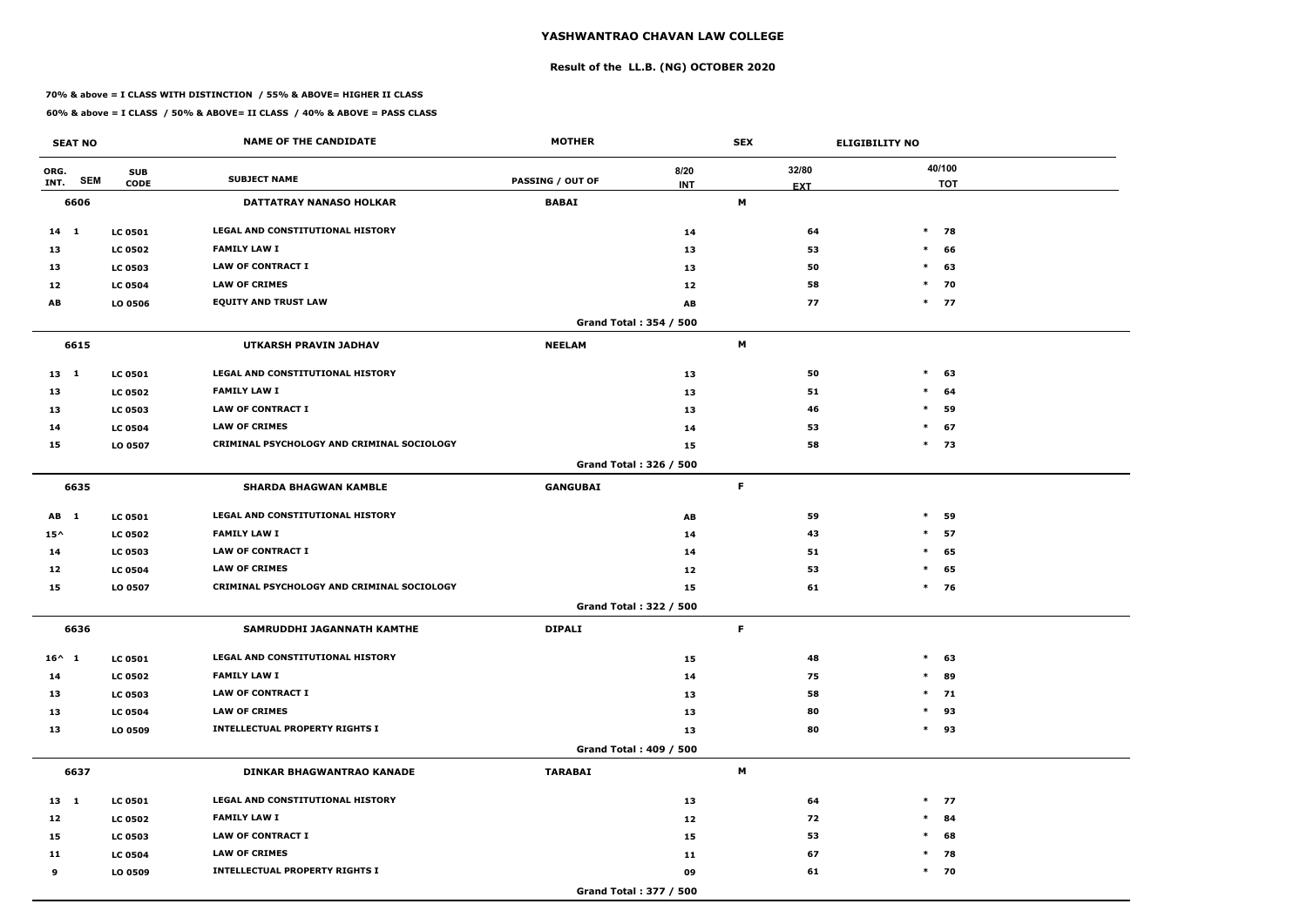# **Result of the LL.B. (NG) OCTOBER 2020**

### **70% & above = I CLASS WITH DISTINCTION / 55% & ABOVE= HIGHER II CLASS**

| <b>SEAT NO</b>  |            |                           | <b>NAME OF THE CANDIDATE</b>               | <b>MOTHER</b>           |                               | <b>SEX</b>     |                     | <b>ELIGIBILITY NO</b> |
|-----------------|------------|---------------------------|--------------------------------------------|-------------------------|-------------------------------|----------------|---------------------|-----------------------|
| ORG.<br>INT.    | <b>SEM</b> | <b>SUB</b><br><b>CODE</b> | <b>SUBJECT NAME</b>                        | <b>PASSING / OUT OF</b> | 8/20<br><b>INT</b>            |                | 32/80<br><b>EXT</b> | 40/100<br><b>TOT</b>  |
| 6643            |            |                           | <b>SHRADDHA VIJAY KATKAR</b>               | MINAKSHI                |                               | F              |                     |                       |
| 15 1            |            | <b>LC 0501</b>            | <b>LEGAL AND CONSTITUTIONAL HISTORY</b>    |                         | 15                            |                | 64                  | $*$ 79                |
| 15              |            | <b>LC 0502</b>            | <b>FAMILY LAW I</b>                        |                         | 15                            |                | 64                  | $*$ 79                |
| 15              |            | <b>LC 0503</b>            | <b>LAW OF CONTRACT I</b>                   |                         | 15                            |                | 56                  | $*$ 71                |
| 12              |            | <b>LC 0504</b>            | <b>LAW OF CRIMES</b>                       |                         | 12                            |                | 62                  | $*$ 74                |
| 12              |            | LO 0509                   | <b>INTELLECTUAL PROPERTY RIGHTS I</b>      |                         | 12                            |                | 64                  | $*$ 76                |
|                 |            |                           |                                            |                         | Grand Total: 379 / 500        |                |                     |                       |
| 6651            |            |                           | <b>DIPAK KALURAM KHATPE</b>                | <b>SINDHU</b>           |                               | $\blacksquare$ |                     |                       |
| $15^{\wedge} 1$ |            | <b>LC 0501</b>            | <b>LEGAL AND CONSTITUTIONAL HISTORY</b>    |                         | 09                            |                | 22                  | $\ast$<br>31          |
| $16^{\wedge}$   |            | <b>LC 0502</b>            | <b>FAMILY LAW I</b>                        |                         | 12                            |                | 37                  | $\ast$<br>49          |
| $12^{\wedge}$   |            | <b>LC 0503</b>            | <b>LAW OF CONTRACT I</b>                   |                         | 10                            |                | 29                  | $\ast$<br>39          |
| $15^{\wedge}$   |            | <b>LC 0504</b>            | <b>LAW OF CRIMES</b>                       |                         | 11                            |                | 32                  | 43<br>$\ast$          |
| $14^{\wedge}$   |            | LO 0506                   | <b>EQUITY AND TRUST LAW</b>                |                         | 10                            |                | 27                  | $\ast$<br>37          |
|                 |            |                           |                                            |                         | <b>Grand Total: 199 / 500</b> |                |                     |                       |
| 6653            |            |                           | <b>POOJA BHAGWAN KHEDEKAR</b>              | <b>NIRMALA</b>          |                               | F              |                     |                       |
| $13 \quad 1$    |            | <b>LC 0501</b>            | LEGAL AND CONSTITUTIONAL HISTORY           |                         | 13                            |                | 67                  | $\ast$<br>80          |
| 14              |            | <b>LC 0502</b>            | <b>FAMILY LAW I</b>                        |                         | 14                            |                | 56                  | $*$ 70                |
| 15              |            | <b>LC 0503</b>            | <b>LAW OF CONTRACT I</b>                   |                         | 15                            |                | 53                  | $\ast$<br>68          |
| 12              |            | <b>LC 0504</b>            | <b>LAW OF CRIMES</b>                       |                         | 12                            |                | 77                  | $\ast$<br>89          |
| 12              |            | LO 0509                   | <b>INTELLECTUAL PROPERTY RIGHTS I</b>      |                         | 12                            |                | 75                  | $\ast$<br>87          |
|                 |            |                           |                                            |                         | <b>Grand Total: 394 / 500</b> |                |                     |                       |
| 6658            |            |                           | POOJA PANDURANG KHOT                       | <b>ANITA</b>            |                               | F              |                     |                       |
| 13 1            |            | <b>LC 0501</b>            | LEGAL AND CONSTITUTIONAL HISTORY           |                         | 13                            |                | 59                  | $*$ 72                |
| 13              |            | <b>LC 0502</b>            | <b>FAMILY LAW I</b>                        |                         | 13                            |                | 46                  | 59<br>$\ast$          |
| 15              |            | <b>LC 0503</b>            | LAW OF CONTRACT I                          |                         | 15                            |                | 54                  | 69<br>$\ast$          |
| 11              |            | <b>LC 0504</b>            | <b>LAW OF CRIMES</b>                       |                         | 11                            |                | 54                  | 65<br>$\ast$          |
| 12              |            | LO 0509                   | <b>INTELLECTUAL PROPERTY RIGHTS I</b>      |                         | 12                            |                | 66                  | 78<br>$\ast$          |
|                 |            |                           |                                            |                         | Grand Total: 343 / 500        |                |                     |                       |
| 6663            |            |                           | <b>SHAILA SOMNATH KHUNTE</b>               | <b>PATANGABAI</b>       |                               | F              |                     |                       |
| 13 1            |            | <b>LC 0501</b>            | LEGAL AND CONSTITUTIONAL HISTORY           |                         | 13                            |                | 45                  | $\ast$<br>58          |
| 13              |            | <b>LC 0502</b>            | <b>FAMILY LAW I</b>                        |                         | 13                            |                | 43                  | $\ast$<br>56          |
| $15^{\wedge}$   |            | <b>LC 0503</b>            | <b>LAW OF CONTRACT I</b>                   |                         | 12                            |                | 37                  | 49<br>$\ast$          |
| 10              |            | <b>LC 0504</b>            | <b>LAW OF CRIMES</b>                       |                         | 10                            |                | 54                  | 64<br>$\ast$          |
| 13              |            | LO 0507                   | CRIMINAL PSYCHOLOGY AND CRIMINAL SOCIOLOGY |                         | 13                            |                | 48                  | $\ast$<br>61          |
|                 |            |                           |                                            |                         | Grand Total: 288 / 500        |                |                     |                       |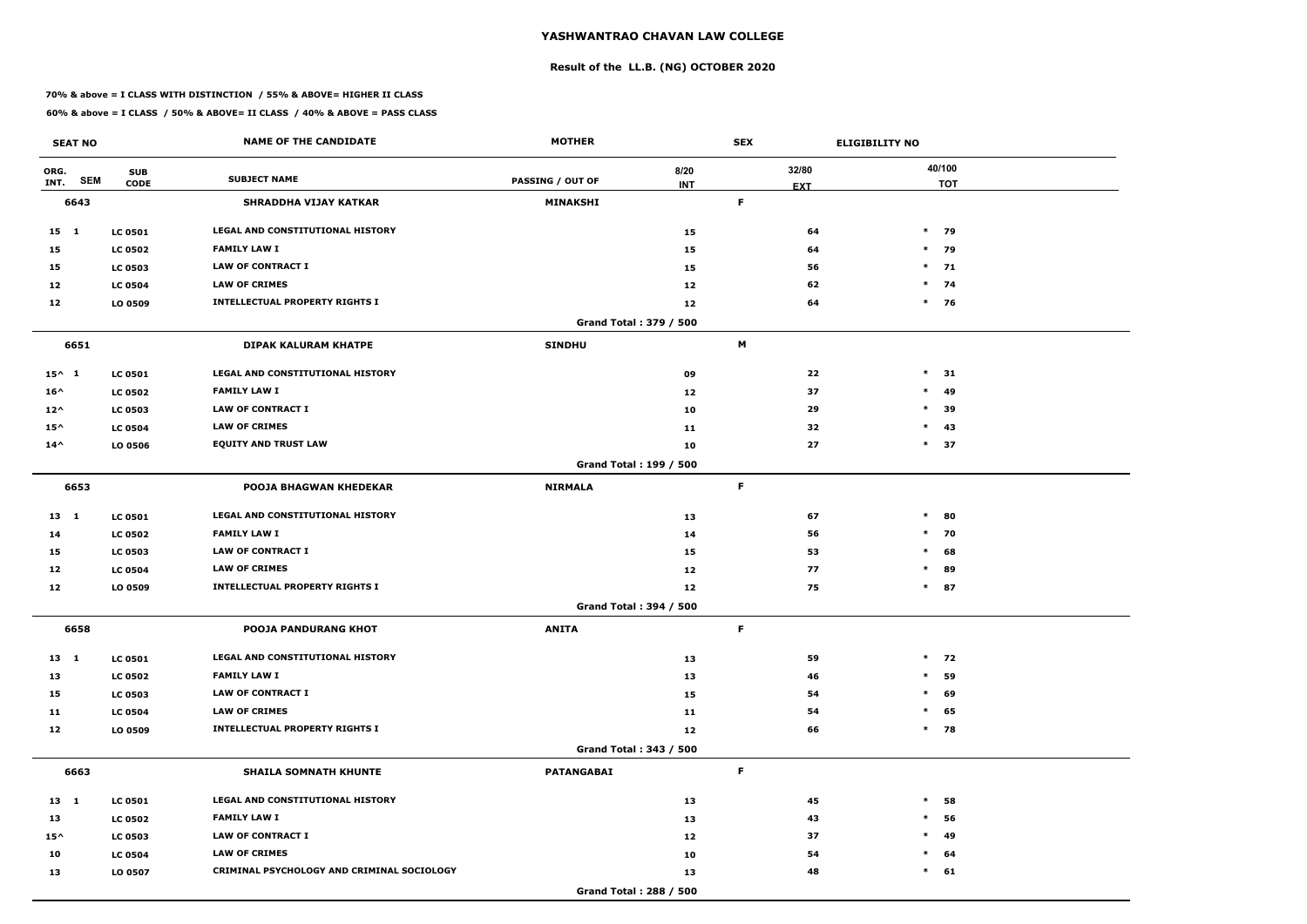# **Result of the LL.B. (NG) OCTOBER 2020**

### **70% & above = I CLASS WITH DISTINCTION / 55% & ABOVE= HIGHER II CLASS**

| <b>SEAT NO</b>             |                           | <b>NAME OF THE CANDIDATE</b>               | <b>MOTHER</b>                 |                    | <b>SEX</b>  |                     | <b>ELIGIBILITY NO</b> |
|----------------------------|---------------------------|--------------------------------------------|-------------------------------|--------------------|-------------|---------------------|-----------------------|
| ORG.<br><b>SEM</b><br>INT. | <b>SUB</b><br><b>CODE</b> | <b>SUBJECT NAME</b>                        | <b>PASSING / OUT OF</b>       | 8/20<br><b>INT</b> |             | 32/80<br><b>EXT</b> | 40/100<br><b>TOT</b>  |
| 6671                       |                           | <b>NITIN PANDURANG KULKARNI</b>            | <b>NIRMALA</b>                |                    | M           |                     |                       |
| $13 \quad 1$               | <b>LC 0501</b>            | <b>LEGAL AND CONSTITUTIONAL HISTORY</b>    |                               | 13                 |             | 77                  | $\ast$<br>90          |
| 13                         | <b>LC 0502</b>            | <b>FAMILY LAW I</b>                        |                               | 13                 |             | 77                  | $\ast$<br>90          |
| 14                         | <b>LC 0503</b>            | <b>LAW OF CONTRACT I</b>                   |                               | 14                 |             | 78                  | $\ast$<br>92          |
| 12                         | <b>LC 0504</b>            | <b>LAW OF CRIMES</b>                       |                               | 12                 |             | 80                  | $\ast$<br>92          |
| 14                         | LO 0506                   | <b>EQUITY AND TRUST LAW</b>                |                               | 14                 |             | 80                  | $\ast$<br>94          |
|                            |                           |                                            | <b>Grand Total: 458 / 500</b> |                    |             |                     |                       |
| 6695                       |                           | <b>PRATIKSHA PRAKASH MEHER</b>             | <b>HARSHA</b>                 |                    | F           |                     |                       |
| $15 \quad 1$               | <b>LC 0501</b>            | LEGAL AND CONSTITUTIONAL HISTORY           |                               | 15                 |             | 62                  | $*$ 77                |
| $15^{\wedge}$              | <b>LC 0502</b>            | <b>FAMILY LAW I</b>                        |                               | 15                 |             | 48                  | 63<br>$\ast$          |
| 14                         | <b>LC 0503</b>            | <b>LAW OF CONTRACT I</b>                   |                               | 14                 |             | 50                  | $\ast$<br>64          |
| 12                         | <b>LC 0504</b>            | <b>LAW OF CRIMES</b>                       |                               | 12                 |             | 54                  | 66<br>$\ast$          |
| 12                         | LO 0509                   | <b>INTELLECTUAL PROPERTY RIGHTS I</b>      |                               | 12                 |             | 69                  | $\ast$<br>81          |
|                            |                           |                                            | Grand Total: 351 / 500        |                    |             |                     |                       |
| 6701                       |                           | <b>SANKET ASHOK MORE</b>                   | <b>GITANJALI</b>              |                    | M           |                     |                       |
| $15 \quad 1$               | <b>LC 0501</b>            | LEGAL AND CONSTITUTIONAL HISTORY           |                               | 15                 |             | 74                  | $\ast$<br>89          |
| 15                         | <b>LC 0502</b>            | <b>FAMILY LAW I</b>                        |                               | 15                 |             | 58                  | $\ast$<br>73          |
| 14                         | <b>LC 0503</b>            | <b>LAW OF CONTRACT I</b>                   |                               | 14                 |             | 62                  | $*$ 76                |
| 12                         | <b>LC 0504</b>            | <b>LAW OF CRIMES</b>                       |                               | 12                 |             | 59                  | $*$ 71                |
| 15                         | LO 0506                   | <b>EQUITY AND TRUST LAW</b>                |                               | 15                 |             | 80                  | $*$ 95                |
|                            |                           |                                            | <b>Grand Total: 404 / 500</b> |                    |             |                     |                       |
| 6713                       |                           | DNYANESHWAR UMAKANT NARWADE                | UJWALA UMAKANT NARWA          |                    | M           |                     |                       |
| 13 1                       | <b>LC 0501</b>            | LEGAL AND CONSTITUTIONAL HISTORY           |                               | 13                 |             | 58                  | $*$ 71                |
| 13                         | <b>LC 0502</b>            | <b>FAMILY LAW I</b>                        |                               | 13                 |             | 42                  | $\ast$<br>55          |
| 13                         | <b>LC 0503</b>            | <b>LAW OF CONTRACT I</b>                   |                               | 13                 |             | 54                  | $\ast$<br>67          |
| 11                         | <b>LC 0504</b>            | <b>LAW OF CRIMES</b>                       |                               | 11                 |             | 54                  | 65<br>$\ast$          |
| 13                         | LO 0506                   | <b>EQUITY AND TRUST LAW</b>                |                               | 13                 |             | 80                  | $\ast$<br>93          |
|                            |                           |                                            | Grand Total: 351 / 500        |                    |             |                     |                       |
| 6714                       |                           | <b>SHEETAL YUVRAJ NATU</b>                 | <b>RATNAPRABHA</b>            |                    | $\mathsf F$ |                     |                       |
| AB 1                       | <b>LC 0501</b>            | LEGAL AND CONSTITUTIONAL HISTORY           |                               | AB                 |             | 62                  | $\ast$<br>62          |
| AB                         | <b>LC 0502</b>            | <b>FAMILY LAW I</b>                        |                               | AB                 |             | 69                  | 69<br>$\ast$          |
| AB                         | <b>LC 0503</b>            | LAW OF CONTRACT I                          |                               | AB                 |             | 56                  | $\ast$<br>56          |
| AB                         | <b>LC 0504</b>            | <b>LAW OF CRIMES</b>                       |                               | AB                 |             | 62                  | 62<br>$\ast$          |
| AB                         | LO 0507                   | CRIMINAL PSYCHOLOGY AND CRIMINAL SOCIOLOGY |                               | AB                 |             | 78                  | $*$ 78                |
|                            |                           |                                            | Grand Total: 327 / 500        |                    |             |                     |                       |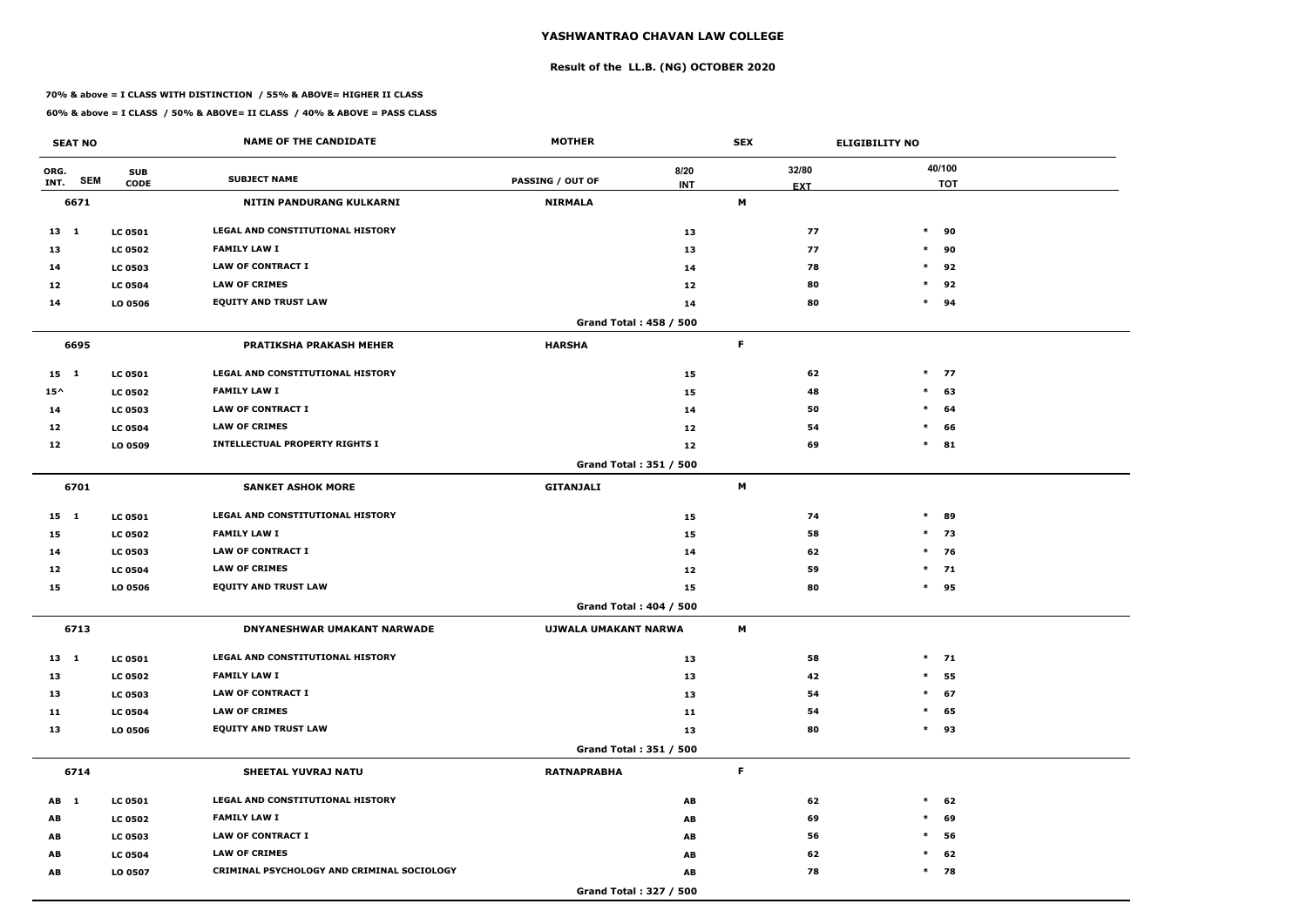# **Result of the LL.B. (NG) OCTOBER 2020**

### **70% & above = I CLASS WITH DISTINCTION / 55% & ABOVE= HIGHER II CLASS**

| <b>SEAT NO</b>     |                | <b>NAME OF THE CANDIDATE</b>               | <b>MOTHER</b>                 |            | <b>SEX</b>  |            | <b>ELIGIBILITY NO</b> |
|--------------------|----------------|--------------------------------------------|-------------------------------|------------|-------------|------------|-----------------------|
| ORG.               | <b>SUB</b>     |                                            |                               | 8/20       |             | 32/80      | 40/100                |
| <b>SEM</b><br>INT. | <b>CODE</b>    | <b>SUBJECT NAME</b>                        | <b>PASSING / OUT OF</b>       | <b>INT</b> |             | <b>EXT</b> | <b>TOT</b>            |
| 6723               |                | <b>PAVAN PRAKASH PARAKH</b>                | <b>SHAILA</b>                 |            | M           |            |                       |
| $14^{\wedge} 1$    | <b>LC 0501</b> | <b>LEGAL AND CONSTITUTIONAL HISTORY</b>    |                               | 13         |             | 40         | $\ast$<br>53          |
| 13                 | <b>LC 0502</b> | <b>FAMILY LAW I</b>                        |                               | 13         |             | 66         | $*$<br>79             |
| 13                 | <b>LC 0503</b> | <b>LAW OF CONTRACT I</b>                   |                               | 13         |             | 53         | $\ast$<br>66          |
| 8                  | <b>LC 0504</b> | <b>LAW OF CRIMES</b>                       |                               | 08         |             | 66         | $*$ 74                |
| 13                 | LO 0506        | <b>EQUITY AND TRUST LAW</b>                |                               | 13         |             | 74         | $\ast$<br>87          |
|                    |                |                                            | Grand Total: 359 / 500        |            |             |            |                       |
| 6727               |                | SUKESH SHANKARRAO PASALKAR                 | <b>SUSHILA</b>                |            | M           |            |                       |
| $14$ 1             | <b>LC 0501</b> | <b>LEGAL AND CONSTITUTIONAL HISTORY</b>    |                               | 14         |             | 66         | $\ast$<br>80          |
| 15                 | <b>LC 0502</b> | <b>FAMILY LAW I</b>                        |                               | 15         |             | 50         | $\ast$<br>65          |
| $15^{\wedge}$      | <b>LC 0503</b> | <b>LAW OF CONTRACT I</b>                   |                               | 15         |             | 48         | $\ast$<br>63          |
| $16^{\wedge}$      | <b>LC 0504</b> | <b>LAW OF CRIMES</b>                       |                               | 16         |             | 51         | 67<br>$\ast$          |
| $17^{\wedge}$      | LO 0507        | CRIMINAL PSYCHOLOGY AND CRIMINAL SOCIOLOGY |                               | 16         |             | 53         | $\ast$<br>69          |
|                    |                |                                            | <b>Grand Total: 344 / 500</b> |            |             |            |                       |
| 6733               |                | <b>AJIT GAJANAN PATIL</b>                  | <b>JAYASHREE PATIL</b>        |            | M           |            |                       |
| $15 \quad 1$       | <b>LC 0501</b> | LEGAL AND CONSTITUTIONAL HISTORY           |                               | 15         |             | 80         | $\ast$<br>95          |
| 14                 | <b>LC 0502</b> | <b>FAMILY LAW I</b>                        |                               | 14         |             | 62         | $\ast$<br>76          |
| 15                 | <b>LC 0503</b> | <b>LAW OF CONTRACT I</b>                   |                               | 15         |             | 80         | $\ast$<br>95          |
| 13                 | <b>LC 0504</b> | <b>LAW OF CRIMES</b>                       |                               | 13         |             | 80         | 93<br>$\ast$          |
| 16                 | LO 0507        | CRIMINAL PSYCHOLOGY AND CRIMINAL SOCIOLOGY |                               | 16         |             | 78         | $\ast$<br>94          |
|                    |                |                                            | <b>Grand Total: 453 / 500</b> |            |             |            |                       |
| 6736               |                | SANJAY SHAHAJIRAO PATIL                    | <b>SUMITRA</b>                |            | M           |            |                       |
| $9 \quad 1$        | <b>LC 0501</b> | LEGAL AND CONSTITUTIONAL HISTORY           |                               | 09         |             | 59         | $\ast$<br>68          |
| 12                 | <b>LC 0502</b> | <b>FAMILY LAW I</b>                        |                               | 12         |             | 38         | 50<br>$\ast$          |
| 11                 | <b>LC 0503</b> | LAW OF CONTRACT I                          |                               | 11         |             | 51         | $\ast$<br>62          |
| 8                  | <b>LC 0504</b> | <b>LAW OF CRIMES</b>                       |                               | 08         |             | 37         | $\ast$<br>45          |
| 11                 | LO 0506        | <b>EQUITY AND TRUST LAW</b>                |                               | 11         |             | 51         | $\ast$<br>62          |
|                    |                |                                            | Grand Total: 287 / 500        |            |             |            |                       |
| 6739               |                | <b>VISHAKHA DIPAK PATIL</b>                | <b>NEETA</b>                  |            | $\mathsf F$ |            |                       |
| 16 1               | <b>LC 0501</b> | LEGAL AND CONSTITUTIONAL HISTORY           |                               | 16         |             | 62         | $*$ 78                |
| 13                 | <b>LC 0502</b> | <b>FAMILY LAW I</b>                        |                               | 13         |             | 67         | $\ast$<br>80          |
| 13                 | <b>LC 0503</b> | LAW OF CONTRACT I                          |                               | 13         |             | 59         | $*$ 72                |
| 12                 | <b>LC 0504</b> | <b>LAW OF CRIMES</b>                       |                               | 12         |             | 64         | $*$ 76                |
| 15                 | LO 0507        | CRIMINAL PSYCHOLOGY AND CRIMINAL SOCIOLOGY |                               | 15         |             | 69         | $*$ 84                |
|                    |                |                                            | Grand Total: 390 / 500        |            |             |            |                       |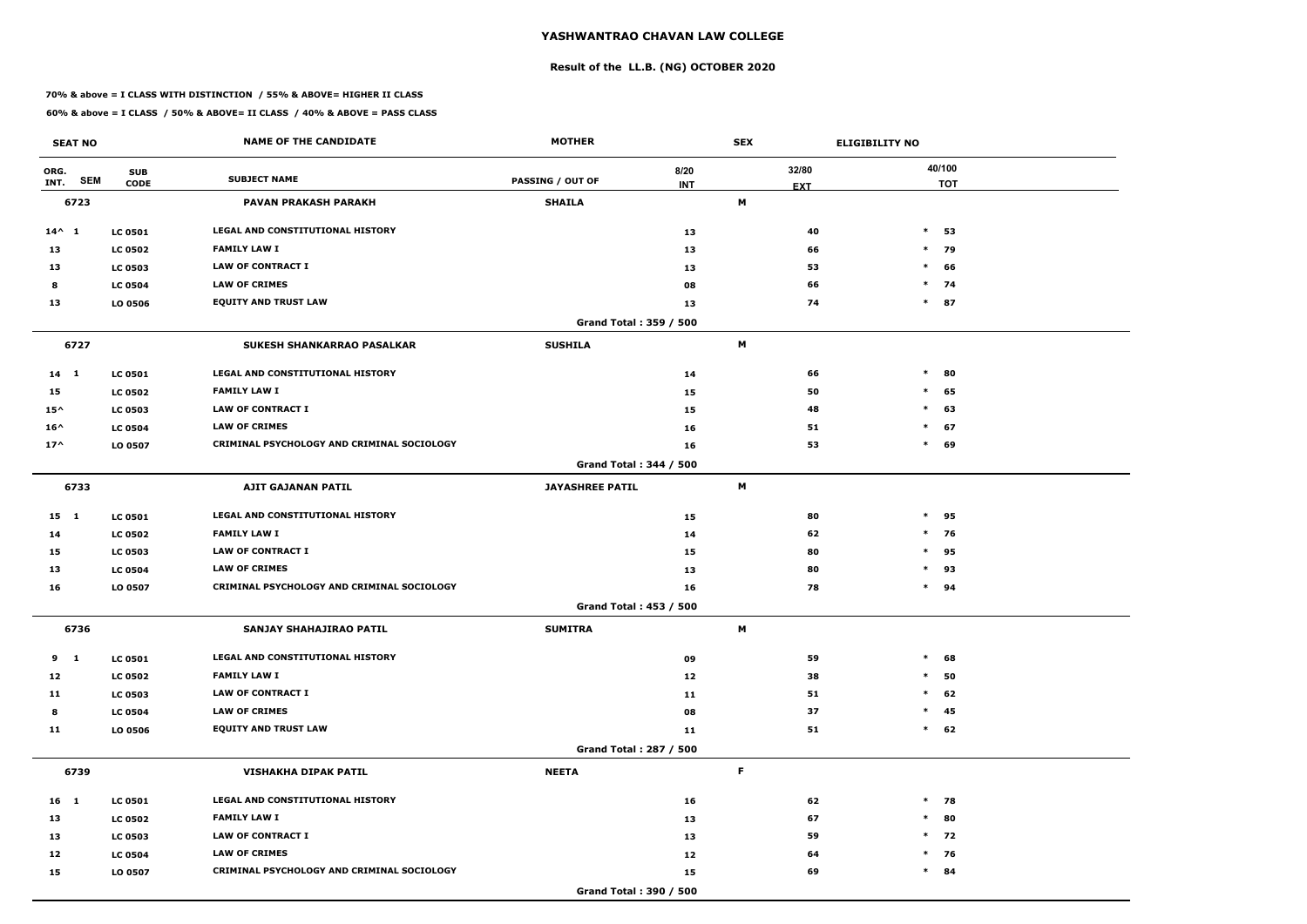# **Result of the LL.B. (NG) OCTOBER 2020**

### **70% & above = I CLASS WITH DISTINCTION / 55% & ABOVE= HIGHER II CLASS**

| <b>SEAT NO</b>     |                | <b>NAME OF THE CANDIDATE</b>            | <b>MOTHER</b>                 |            | <b>SEX</b> |            | <b>ELIGIBILITY NO</b> |
|--------------------|----------------|-----------------------------------------|-------------------------------|------------|------------|------------|-----------------------|
| ORG.               | <b>SUB</b>     |                                         |                               | 8/20       |            | 32/80      | 40/100                |
| <b>SEM</b><br>INT. | <b>CODE</b>    | <b>SUBJECT NAME</b>                     | <b>PASSING / OUT OF</b>       | <b>INT</b> |            | <b>EXT</b> | <b>TOT</b>            |
| 6749               |                | <b>PRAJWAL PRAMOD PAYGUDE</b>           | <b>VRUSHALI</b>               |            | M          |            |                       |
| 13 1               | <b>LC 0501</b> | <b>LEGAL AND CONSTITUTIONAL HISTORY</b> |                               | 13         |            | 61         | $*$ 74                |
| $14^{\wedge}$      | <b>LC 0502</b> | <b>FAMILY LAW I</b>                     |                               | 14         |            | 43         | $\ast$<br>57          |
| 15                 | <b>LC 0503</b> | <b>LAW OF CONTRACT I</b>                |                               | 15         |            | 61         | $\ast$<br>76          |
| 12                 | <b>LC 0504</b> | <b>LAW OF CRIMES</b>                    |                               | 12         |            | 64         | $*$ 76                |
| 12                 | LO 0509        | <b>INTELLECTUAL PROPERTY RIGHTS I</b>   |                               | 12         |            | 72         | $\ast$<br>84          |
|                    |                |                                         | Grand Total: 367 / 500        |            |            |            |                       |
| 6753               |                | <b>MRUNALI DATTATRAY PHAPALE</b>        | <b>KAMAL</b>                  |            | F          |            |                       |
| 15 1               | <b>LC 0501</b> | <b>LEGAL AND CONSTITUTIONAL HISTORY</b> |                               | 15         |            | 72         | $\ast$<br>87          |
| 14                 | <b>LC 0502</b> | <b>FAMILY LAW I</b>                     |                               | 14         |            | 80         | $\ast$<br>94          |
| 14                 | <b>LC 0503</b> | <b>LAW OF CONTRACT I</b>                |                               | 14         |            | 77         | $\ast$<br>91          |
| 12                 | <b>LC 0504</b> | <b>LAW OF CRIMES</b>                    |                               | 12         |            | 78         | 90<br>$\ast$          |
| 9                  | LO 0509        | <b>INTELLECTUAL PROPERTY RIGHTS I</b>   |                               | 09         |            | 80         | $\ast$<br>89          |
|                    |                |                                         | <b>Grand Total: 451 / 500</b> |            |            |            |                       |
| 6755               |                | <b>SHRADDHA NANDKUMAR PHULE</b>         | <b>MEDHA</b>                  |            | F          |            |                       |
| $15 \quad 1$       | <b>LC 0501</b> | LEGAL AND CONSTITUTIONAL HISTORY        |                               | 15         |            | 59         | $*$ 74                |
| 14                 | <b>LC 0502</b> | <b>FAMILY LAW I</b>                     |                               | 14         |            | 70         | $\ast$<br>84          |
| 16                 | <b>LC 0503</b> | <b>LAW OF CONTRACT I</b>                |                               | 16         |            | 69         | $\ast$<br>85          |
| 12                 | <b>LC 0504</b> | <b>LAW OF CRIMES</b>                    |                               | 12         |            | 54         | $\ast$<br>66          |
| 12                 | LO 0509        | <b>INTELLECTUAL PROPERTY RIGHTS I</b>   |                               | 12         |            | 78         | $\ast$<br>90          |
|                    |                |                                         | <b>Grand Total: 399 / 500</b> |            |            |            |                       |
| 6758               |                | <b>MUKTA SUHAS POTPHODE</b>             | <b>SNEHA</b>                  |            | F.         |            |                       |
| 15 1               | <b>LC 0501</b> | LEGAL AND CONSTITUTIONAL HISTORY        |                               | 15         |            | 62         | $*$ 77                |
| 14                 | <b>LC 0502</b> | <b>FAMILY LAW I</b>                     |                               | 14         |            | 69         | 83<br>$\ast$          |
| 15                 | <b>LC 0503</b> | LAW OF CONTRACT I                       |                               | 15         |            | 80         | $\ast$<br>95          |
| 12                 | <b>LC 0504</b> | <b>LAW OF CRIMES</b>                    |                               | 12         |            | 80         | 92<br>$\ast$          |
| 13                 | LO 0509        | <b>INTELLECTUAL PROPERTY RIGHTS I</b>   |                               | 13         |            | 80         | $*$ 93                |
|                    |                |                                         | Grand Total: 440 / 500        |            |            |            |                       |
| 6765               |                | <b>SUKRIT ANIKET RAJHANS</b>            | <b>MANJIRI ANIKET RAJHANS</b> |            | M          |            |                       |
| 12 1               | <b>LC 0501</b> | LEGAL AND CONSTITUTIONAL HISTORY        |                               | 12         |            | 67         | $*$ 79                |
| 12                 | <b>LC 0502</b> | <b>FAMILY LAW I</b>                     |                               | 12         |            | 38         | $\ast$<br>50          |
| 13                 | <b>LC 0503</b> | LAW OF CONTRACT I                       |                               | 13         |            | 70         | 83<br>$\ast$          |
| 10                 | <b>LC 0504</b> | <b>LAW OF CRIMES</b>                    |                               | 10         |            | 70         | 80<br>$\ast$          |
| 11                 | LO 0509        | <b>INTELLECTUAL PROPERTY RIGHTS I</b>   |                               | 11         |            | 70         | $\ast$<br>81          |
|                    |                |                                         | Grand Total: 373 / 500        |            |            |            |                       |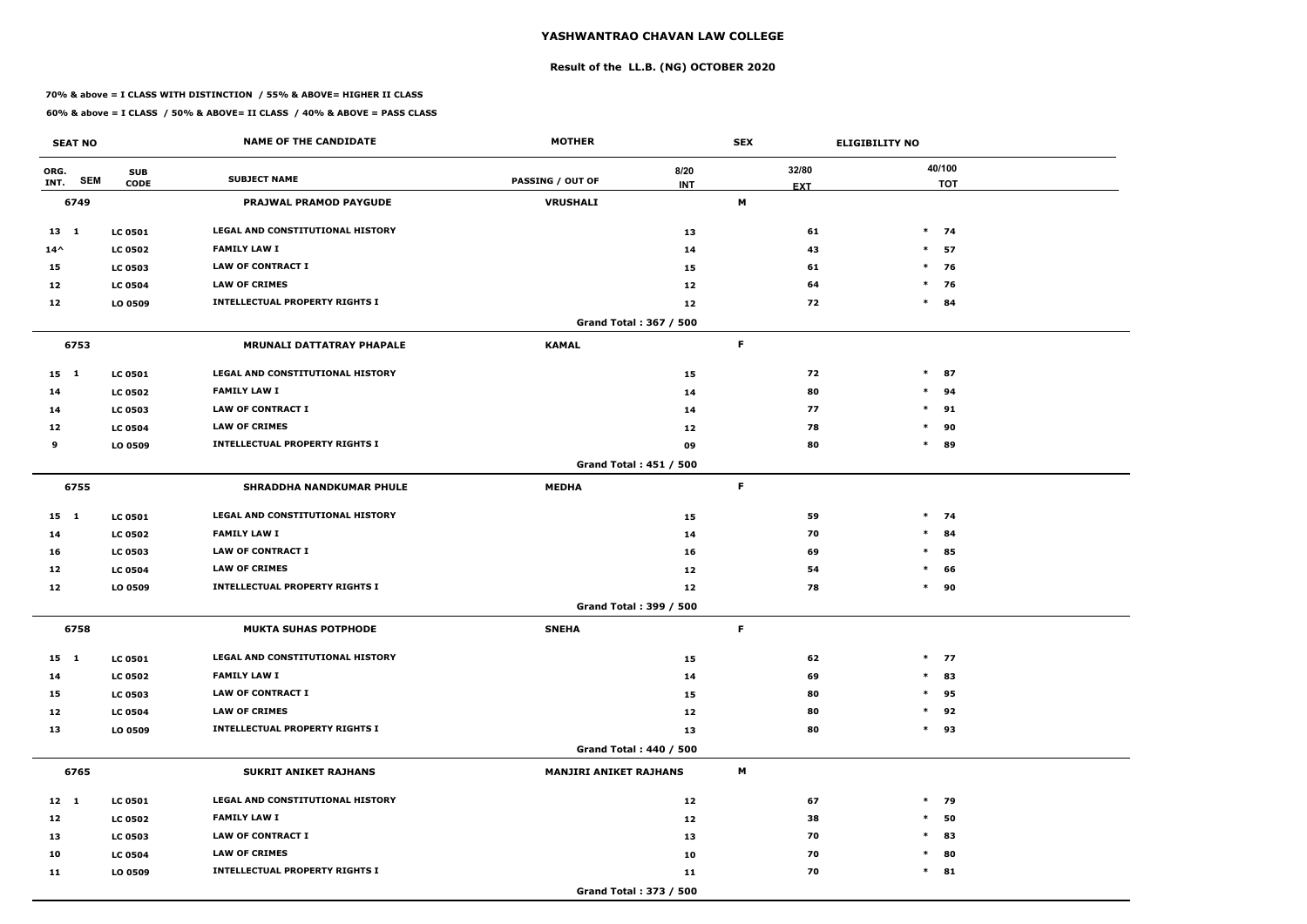# **Result of the LL.B. (NG) OCTOBER 2020**

### **70% & above = I CLASS WITH DISTINCTION / 55% & ABOVE= HIGHER II CLASS**

| <b>SEAT NO</b>  |            |                           | <b>NAME OF THE CANDIDATE</b>               | <b>MOTHER</b>                 |                    | <b>SEX</b> |                     | <b>ELIGIBILITY NO</b> |
|-----------------|------------|---------------------------|--------------------------------------------|-------------------------------|--------------------|------------|---------------------|-----------------------|
| ORG.<br>INT.    | <b>SEM</b> | <b>SUB</b><br><b>CODE</b> | <b>SUBJECT NAME</b>                        | <b>PASSING / OUT OF</b>       | 8/20<br><b>INT</b> |            | 32/80<br><b>EXT</b> | 40/100<br><b>TOT</b>  |
| 6771            |            |                           | AJINKYA DILIP ROKADE                       | <b>ASHA</b>                   |                    | M          |                     |                       |
| 14 1            |            | <b>LC 0501</b>            | <b>LEGAL AND CONSTITUTIONAL HISTORY</b>    |                               | 14                 |            | 70                  | $\ast$<br>84          |
| 13              |            | <b>LC 0502</b>            | <b>FAMILY LAW I</b>                        |                               | 13                 |            | 69                  | $\ast$<br>82          |
| 15              |            | <b>LC 0503</b>            | <b>LAW OF CONTRACT I</b>                   |                               | 15                 |            | 54                  | $\ast$<br>69          |
| 12              |            | <b>LC 0504</b>            | <b>LAW OF CRIMES</b>                       |                               | 12                 |            | 77                  | $\ast$<br>89          |
| 8               |            | LO 0509                   | <b>INTELLECTUAL PROPERTY RIGHTS I</b>      |                               | 08                 |            | 77                  | 85<br>$\ast$          |
|                 |            |                           |                                            | <b>Grand Total: 409 / 500</b> |                    |            |                     |                       |
| 6775            |            |                           | <b>SIMRAN SHAM SALVI</b>                   | <b>SNEHAL</b>                 |                    | F          |                     |                       |
| 16 <sub>1</sub> |            | <b>LC 0501</b>            | LEGAL AND CONSTITUTIONAL HISTORY           |                               | 16                 |            | 80                  | $\ast$<br>96          |
| 13              |            | <b>LC 0502</b>            | <b>FAMILY LAW I</b>                        |                               | 13                 |            | 62                  | $\ast$<br>75          |
| 15              |            | <b>LC 0503</b>            | <b>LAW OF CONTRACT I</b>                   |                               | 15                 |            | 78                  | $\ast$<br>93          |
| 12              |            | <b>LC 0504</b>            | <b>LAW OF CRIMES</b>                       |                               | 12                 |            | 77                  | 89<br>$\ast$          |
| 14              |            | LO 0507                   | CRIMINAL PSYCHOLOGY AND CRIMINAL SOCIOLOGY |                               | 14                 |            | 56                  | $*$<br>70             |
|                 |            |                           |                                            | Grand Total: 423 / 500        |                    |            |                     |                       |
| 6785            |            |                           | <b>SWAPNIL MAHAVIR SHAH</b>                | <b>MARATHI</b>                |                    | M          |                     |                       |
| 14 1            |            | <b>LC 0501</b>            | LEGAL AND CONSTITUTIONAL HISTORY           |                               | 14                 |            | 61                  | $*$ 75                |
| 13              |            | <b>LC 0502</b>            | <b>FAMILY LAW I</b>                        |                               | 13                 |            | 75                  | $\ast$<br>88          |
| 16              |            | <b>LC 0503</b>            | <b>LAW OF CONTRACT I</b>                   |                               | 16                 |            | 72                  | $\ast$<br>88          |
| 11              |            | <b>LC 0504</b>            | <b>LAW OF CRIMES</b>                       |                               | 11                 |            | 64                  | $*$ 75                |
| 14              |            | LO 0506                   | <b>EQUITY AND TRUST LAW</b>                |                               | 14                 |            | 80                  | $*$ 94                |
|                 |            |                           |                                            | <b>Grand Total: 420 / 500</b> |                    |            |                     |                       |
| 6787            |            |                           | <b>NIDA RAFIK SHAIKH</b>                   | <b>NUSRAT SHAIKH</b>          |                    | F          |                     |                       |
| $14 \quad 1$    |            | <b>LC 0501</b>            | LEGAL AND CONSTITUTIONAL HISTORY           |                               | 14                 |            | 80                  | $\ast$<br>94          |
| 13              |            | <b>LC 0502</b>            | <b>FAMILY LAW I</b>                        |                               | 13                 |            | 66                  | $*$ 79                |
| 15              |            | <b>LC 0503</b>            | LAW OF CONTRACT I                          |                               | 15                 |            | 54                  | 69<br>$\ast$          |
| 12              |            | <b>LC 0504</b>            | <b>LAW OF CRIMES</b>                       |                               | 12                 |            | 75                  | 87<br>$\ast$          |
| 12              |            | LO 0509                   | <b>INTELLECTUAL PROPERTY RIGHTS I</b>      |                               | 12                 |            | 72                  | $*$ 84                |
|                 |            |                           |                                            | Grand Total: 413 / 500        |                    |            |                     |                       |
| 6793            |            |                           | <b>ASHOK DNYANDEO SHINDE</b>               | <b>LAHANUBAI</b>              |                    | M          |                     |                       |
| $12^{\wedge} 1$ |            | <b>LC 0501</b>            | LEGAL AND CONSTITUTIONAL HISTORY           |                               | 11                 |            | 32                  | $*$ 43                |
| 13              |            | <b>LC 0502</b>            | <b>FAMILY LAW I</b>                        |                               | 13                 |            | 58                  | $*$ 71                |
| 13              |            | <b>LC 0503</b>            | LAW OF CONTRACT I                          |                               | 13                 |            | 46                  | 59<br>$\ast$          |
| 11              |            | <b>LC 0504</b>            | <b>LAW OF CRIMES</b>                       |                               | 11                 |            | 62                  | $*$ 73                |
| 15              |            | LO 0507                   | CRIMINAL PSYCHOLOGY AND CRIMINAL SOCIOLOGY |                               | 15                 |            | 59                  | $*$ 74                |
|                 |            |                           |                                            | Grand Total: 320 / 500        |                    |            |                     |                       |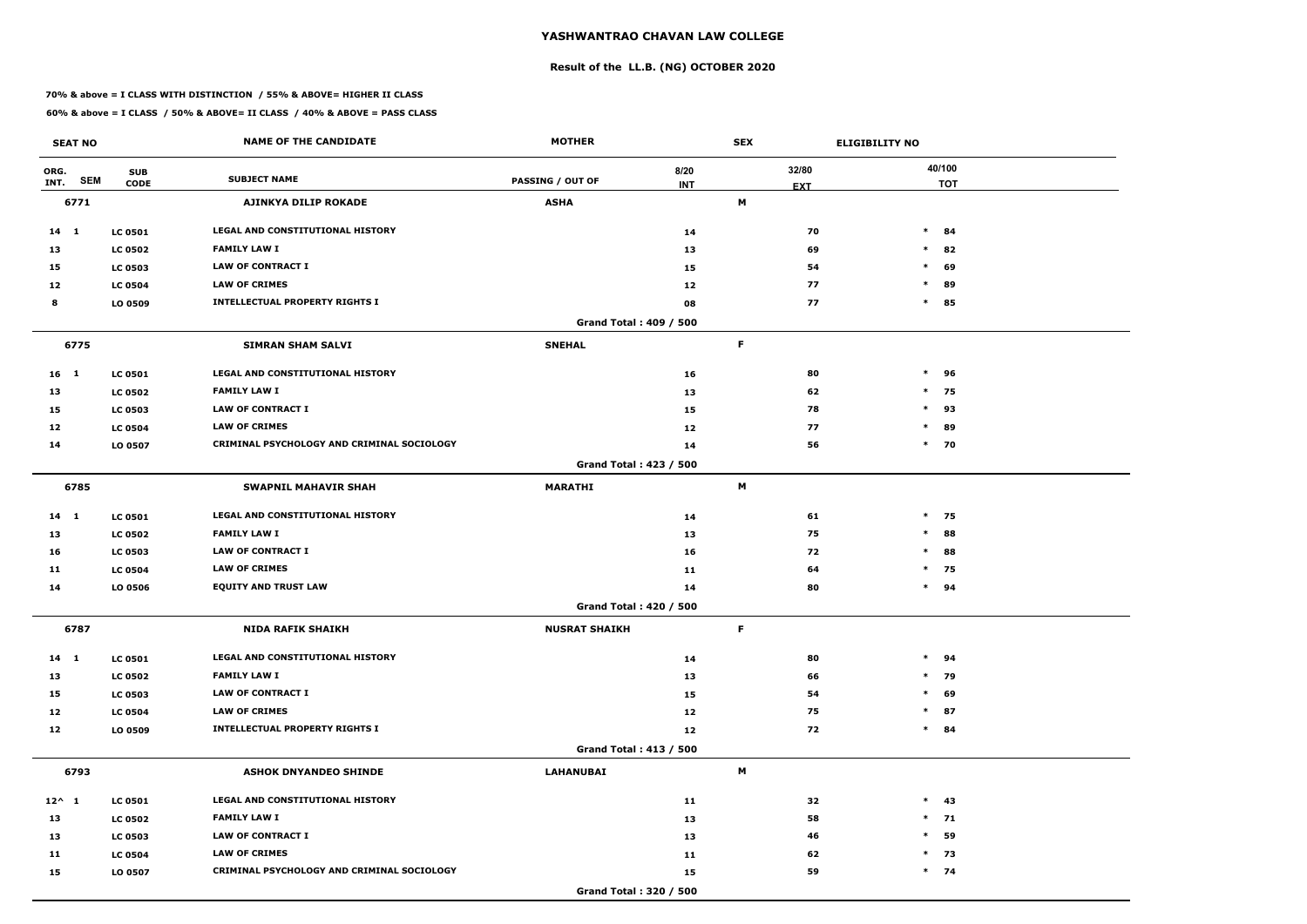# **Result of the LL.B. (NG) OCTOBER 2020**

### **70% & above = I CLASS WITH DISTINCTION / 55% & ABOVE= HIGHER II CLASS**

| <b>SEAT NO</b> |            |                           | <b>NAME OF THE CANDIDATE</b>               | <b>MOTHER</b>           |                               | <b>SEX</b> |                     | <b>ELIGIBILITY NO</b> |
|----------------|------------|---------------------------|--------------------------------------------|-------------------------|-------------------------------|------------|---------------------|-----------------------|
| ORG.<br>INT.   | <b>SEM</b> | <b>SUB</b><br><b>CODE</b> | <b>SUBJECT NAME</b>                        | <b>PASSING / OUT OF</b> | 8/20<br><b>INT</b>            |            | 32/80<br><b>EXT</b> | 40/100<br><b>TOT</b>  |
| 6805           |            |                           | <b>SHARAD DINKARRAO SURYAWANSHI</b>        | <b>MALATI</b>           |                               | M          |                     |                       |
| $14 \quad 1$   |            | <b>LC 0501</b>            | <b>LEGAL AND CONSTITUTIONAL HISTORY</b>    |                         | 14                            |            | 58                  | $*$ 72                |
| 14             |            | <b>LC 0502</b>            | <b>FAMILY LAW I</b>                        |                         | 14                            |            | 61                  | $*$ 75                |
| 15             |            | <b>LC 0503</b>            | <b>LAW OF CONTRACT I</b>                   |                         | 15                            |            | 54                  | 69<br>$\ast$          |
| 12             |            | <b>LC 0504</b>            | <b>LAW OF CRIMES</b>                       |                         | 12                            |            | 75                  | $\ast$<br>87          |
| 14             |            | LO 0506                   | <b>EQUITY AND TRUST LAW</b>                |                         | 14                            |            | 80                  | $*$ 94                |
|                |            |                           |                                            |                         | <b>Grand Total: 397 / 500</b> |            |                     |                       |
| 6809           |            |                           | DHIRAJKUMAR SHIVAJI TAKAWANE               | <b>SUREKHA</b>          |                               | M          |                     |                       |
| 13 1           |            | <b>LC 0501</b>            | LEGAL AND CONSTITUTIONAL HISTORY           |                         | 13                            |            | 67                  | $\ast$<br>80          |
| 14             |            | <b>LC 0502</b>            | <b>FAMILY LAW I</b>                        |                         | 14                            |            | 72                  | $\ast$<br>86          |
| 13             |            | <b>LC 0503</b>            | <b>LAW OF CONTRACT I</b>                   |                         | 13                            |            | 56                  | $\ast$<br>69          |
| 10             |            | <b>LC 0504</b>            | <b>LAW OF CRIMES</b>                       |                         | 10                            |            | 69                  | $*$ 79                |
| 11             |            | LO 0509                   | <b>INTELLECTUAL PROPERTY RIGHTS I</b>      |                         | 11                            |            | 74                  | $\ast$<br>85          |
|                |            |                           |                                            |                         | Grand Total: 399 / 500        |            |                     |                       |
| 6810           |            |                           | <b>PRADEEP MOHAN TAPARE</b>                | <b>ROHINI</b>           |                               | M          |                     |                       |
| 14 1           |            | <b>LC 0501</b>            | <b>LEGAL AND CONSTITUTIONAL HISTORY</b>    |                         | 14                            |            | 69                  | $\ast$<br>83          |
| 14             |            | <b>LC 0502</b>            | <b>FAMILY LAW I</b>                        |                         | 14                            |            | 50                  | $\ast$<br>64          |
| 12             |            | <b>LC 0503</b>            | <b>LAW OF CONTRACT I</b>                   |                         | 12                            |            | 62                  | $*$ 74                |
| 12             |            | <b>LC 0504</b>            | <b>LAW OF CRIMES</b>                       |                         | 12                            |            | 46                  | 58<br>$\ast$          |
| 15             |            | LO 0507                   | CRIMINAL PSYCHOLOGY AND CRIMINAL SOCIOLOGY |                         | 15                            |            | 61                  | $*$ 76                |
|                |            |                           |                                            |                         | Grand Total: 355 / 500        |            |                     |                       |
| 6811           |            |                           | PRABHAKAR JAGANNATH TEMKAR                 | <b>JANKABAI</b>         |                               | M          |                     |                       |
| $14$ 1         |            | <b>LC 0501</b>            | LEGAL AND CONSTITUTIONAL HISTORY           |                         | 14                            |            | 74                  | $\ast$<br>88          |
| 15             |            | <b>LC 0502</b>            | <b>FAMILY LAW I</b>                        |                         | 15                            |            | 56                  | $*$ 71                |
| 13             |            | <b>LC 0503</b>            | LAW OF CONTRACT I                          |                         | 13                            |            | 48                  | $\ast$<br>61          |
| 14             |            | <b>LC 0504</b>            | <b>LAW OF CRIMES</b>                       |                         | 14                            |            | 66                  | 80<br>$\ast$          |
| 13             |            | LO 0506                   | <b>EQUITY AND TRUST LAW</b>                |                         | 13                            |            | 72                  | 85<br>$\ast$          |
|                |            |                           |                                            |                         | Grand Total: 385 / 500        |            |                     |                       |
| 6813           |            |                           | <b>AKSHAY ANKUSH THORAT</b>                | <b>MANGAL</b>           |                               | M          |                     |                       |
| $14 \quad 1$   |            | <b>LC 0501</b>            | LEGAL AND CONSTITUTIONAL HISTORY           |                         | 14                            |            | 53                  | $*$<br>67             |
| $13^{\wedge}$  |            | <b>LC 0502</b>            | <b>FAMILY LAW I</b>                        |                         | 12                            |            | 35                  | $*$ 47                |
| 13             |            | <b>LC 0503</b>            | LAW OF CONTRACT I                          |                         | 13                            |            | 54                  | $\ast$<br>67          |
| $15^{\wedge}$  |            | <b>LC 0504</b>            | <b>LAW OF CRIMES</b>                       |                         | 15                            |            | 48                  | $\ast$<br>63          |
| 11             |            | LO 0509                   | <b>INTELLECTUAL PROPERTY RIGHTS I</b>      |                         | 11                            |            | 69                  | $\ast$<br>80          |
|                |            |                           |                                            |                         | Grand Total: 324 / 500        |            |                     |                       |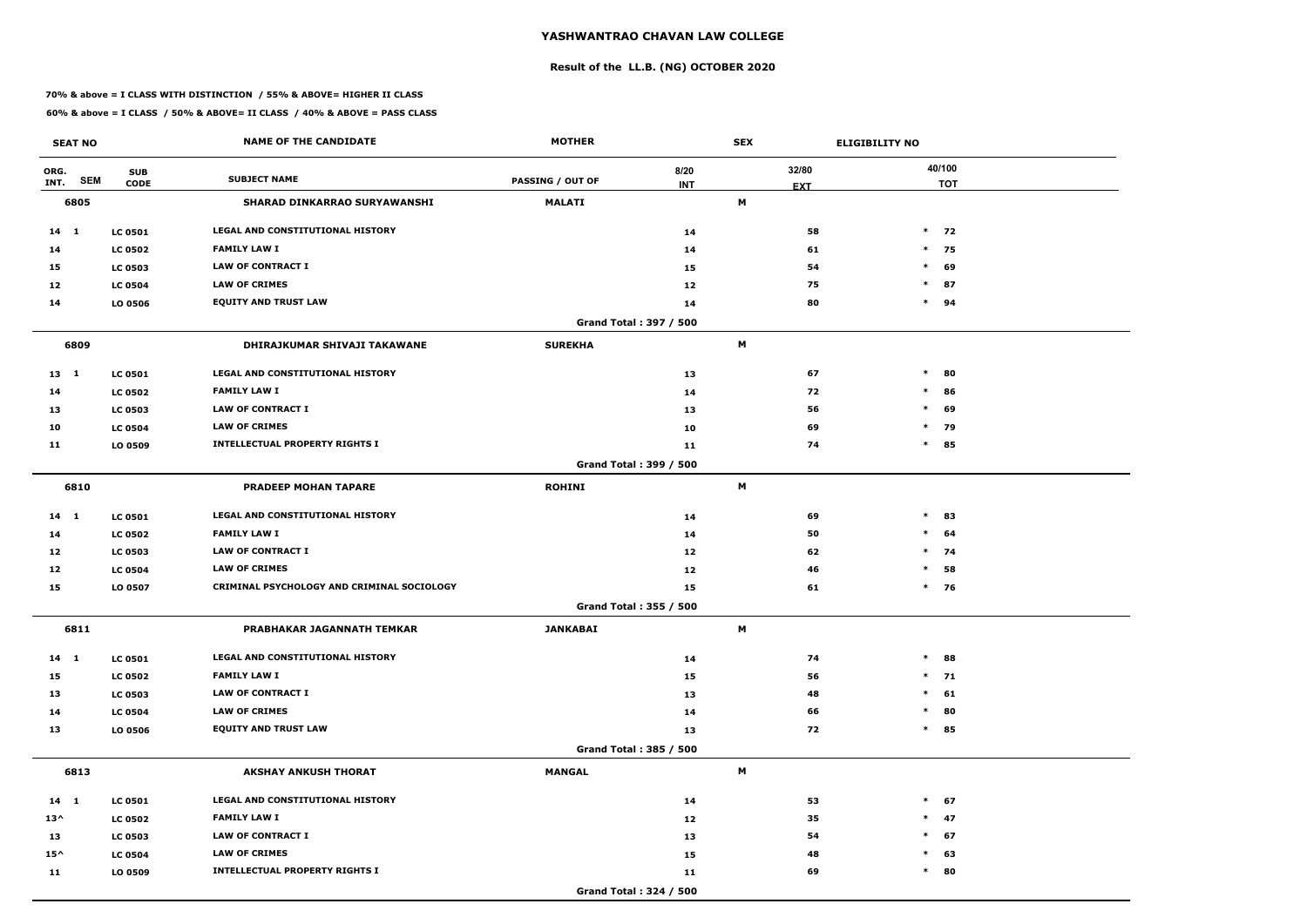# **Result of the LL.B. (NG) OCTOBER 2020**

### **70% & above = I CLASS WITH DISTINCTION / 55% & ABOVE= HIGHER II CLASS**

| <b>SEAT NO</b>             |                           | <b>NAME OF THE CANDIDATE</b>               | <b>MOTHER</b>                 |                    | <b>SEX</b> |                     | <b>ELIGIBILITY NO</b> |
|----------------------------|---------------------------|--------------------------------------------|-------------------------------|--------------------|------------|---------------------|-----------------------|
| ORG.<br><b>SEM</b><br>INT. | <b>SUB</b><br><b>CODE</b> | <b>SUBJECT NAME</b>                        | <b>PASSING / OUT OF</b>       | 8/20<br><b>INT</b> |            | 32/80<br><b>EXT</b> | 40/100<br><b>TOT</b>  |
| 6825                       |                           | <b>DARYL ANDREWS VAZ</b>                   | SAGAYARANI                    |                    | M          |                     |                       |
| 14 1                       | <b>LC 0501</b>            | <b>LEGAL AND CONSTITUTIONAL HISTORY</b>    |                               | 14                 |            | 62                  | $*$ 76                |
| 13                         | <b>LC 0502</b>            | <b>FAMILY LAW I</b>                        |                               | 13                 |            | 64                  | $*$ 77                |
| $15^{\wedge}$              | <b>LC 0503</b>            | <b>LAW OF CONTRACT I</b>                   |                               | 12                 |            | 37                  | $\ast$<br>49          |
| 12                         | <b>LC 0504</b>            | <b>LAW OF CRIMES</b>                       |                               | 12                 |            | 56                  | $\ast$<br>68          |
| 15                         | LO 0507                   | CRIMINAL PSYCHOLOGY AND CRIMINAL SOCIOLOGY |                               | 15                 |            | 61                  | $*$ 76                |
|                            |                           |                                            | Grand Total: 346 / 500        |                    |            |                     |                       |
| 6826                       |                           | YOOGITA KUNDALIK VEER                      | <b>ASHA</b>                   |                    | F          |                     |                       |
| $14$ 1                     | <b>LC 0501</b>            | LEGAL AND CONSTITUTIONAL HISTORY           |                               | 14                 |            | 56                  | $*$ 70                |
| 13                         | <b>LC 0502</b>            | <b>FAMILY LAW I</b>                        |                               | 13                 |            | 56                  | 69<br>$\ast$          |
| 12                         | <b>LC 0503</b>            | <b>LAW OF CONTRACT I</b>                   |                               | 12                 |            | 45                  | $\ast$<br>57          |
| 12                         | <b>LC 0504</b>            | <b>LAW OF CRIMES</b>                       |                               | 12                 |            | 67                  | $*$ 79                |
| 17                         | LO 0507                   | CRIMINAL PSYCHOLOGY AND CRIMINAL SOCIOLOGY |                               | 17                 |            | 72                  | $\ast$<br>89          |
|                            |                           |                                            | Grand Total: 364 / 500        |                    |            |                     |                       |
| 6835                       |                           | <b>SANKET ASHOK WALANJKAR</b>              | <b>SUNANDA</b>                |                    | M          |                     |                       |
| 10 <sub>1</sub>            | <b>LC 0501</b>            | LEGAL AND CONSTITUTIONAL HISTORY           |                               | 10                 |            | 32                  | $\ast$<br>42          |
| $13^{\wedge}$              | <b>LC 0502</b>            | <b>FAMILY LAW I</b>                        |                               | 12                 |            | 34                  | $\ast$<br>46          |
| $15^{\wedge}$              | <b>LC 0503</b>            | <b>LAW OF CONTRACT I</b>                   |                               | 13                 |            | 40                  | $\ast$<br>53          |
| 11                         | <b>LC 0504</b>            | <b>LAW OF CRIMES</b>                       |                               | 11                 |            | 42                  | 53<br>$\ast$          |
| 12                         | LO 0506                   | <b>EQUITY AND TRUST LAW</b>                |                               | 12                 |            | 64                  | $*$ 76                |
|                            |                           |                                            | <b>Grand Total: 270 / 500</b> |                    |            |                     |                       |
| 6837                       |                           | <b>AKASH KARTIK WANKHEDE</b>               | <b>SANGHAMITRA</b>            |                    | M          |                     |                       |
| $10 \quad 1$               | <b>LC 0501</b>            | LEGAL AND CONSTITUTIONAL HISTORY           |                               | 10                 |            | 45                  | $\ast$<br>55          |
| $13^{\wedge}$              | <b>LC 0502</b>            | <b>FAMILY LAW I</b>                        |                               | 12                 |            | 34                  | 46<br>$\ast$          |
| $13^{\wedge}$              | <b>LC 0503</b>            | LAW OF CONTRACT I                          |                               | 10                 |            | 29                  | 39<br>$\ast$          |
| 11                         | <b>LC 0504</b>            | <b>LAW OF CRIMES</b>                       |                               | 11                 |            | 38                  | 49<br>$\ast$          |
| 13                         | LO 0506                   | <b>EQUITY AND TRUST LAW</b>                |                               | 13                 |            | 66                  | $*$ 79                |
|                            |                           |                                            | Grand Total: 268 / 500        |                    |            |                     |                       |
| 6840                       |                           | <b>VIRAJ DEEPAK YADAV</b>                  | <b>USHA</b>                   |                    | M          |                     |                       |
| 13 1                       | <b>LC 0501</b>            | LEGAL AND CONSTITUTIONAL HISTORY           |                               | 13                 |            | 59                  | $*$ 72                |
| 14                         | <b>LC 0502</b>            | <b>FAMILY LAW I</b>                        |                               | 14                 |            | 46                  | $\ast$<br>60          |
| 14                         | <b>LC 0503</b>            | LAW OF CONTRACT I                          |                               | 14                 |            | 58                  | $*$ 72                |
| 11                         | <b>LC 0504</b>            | <b>LAW OF CRIMES</b>                       |                               | 11                 |            | 54                  | 65<br>$\ast$          |
| 13                         | LO 0509                   | <b>INTELLECTUAL PROPERTY RIGHTS I</b>      |                               | 13                 |            | 78                  | $*$ 91                |
|                            |                           |                                            | Grand Total: 360 / 500        |                    |            |                     |                       |